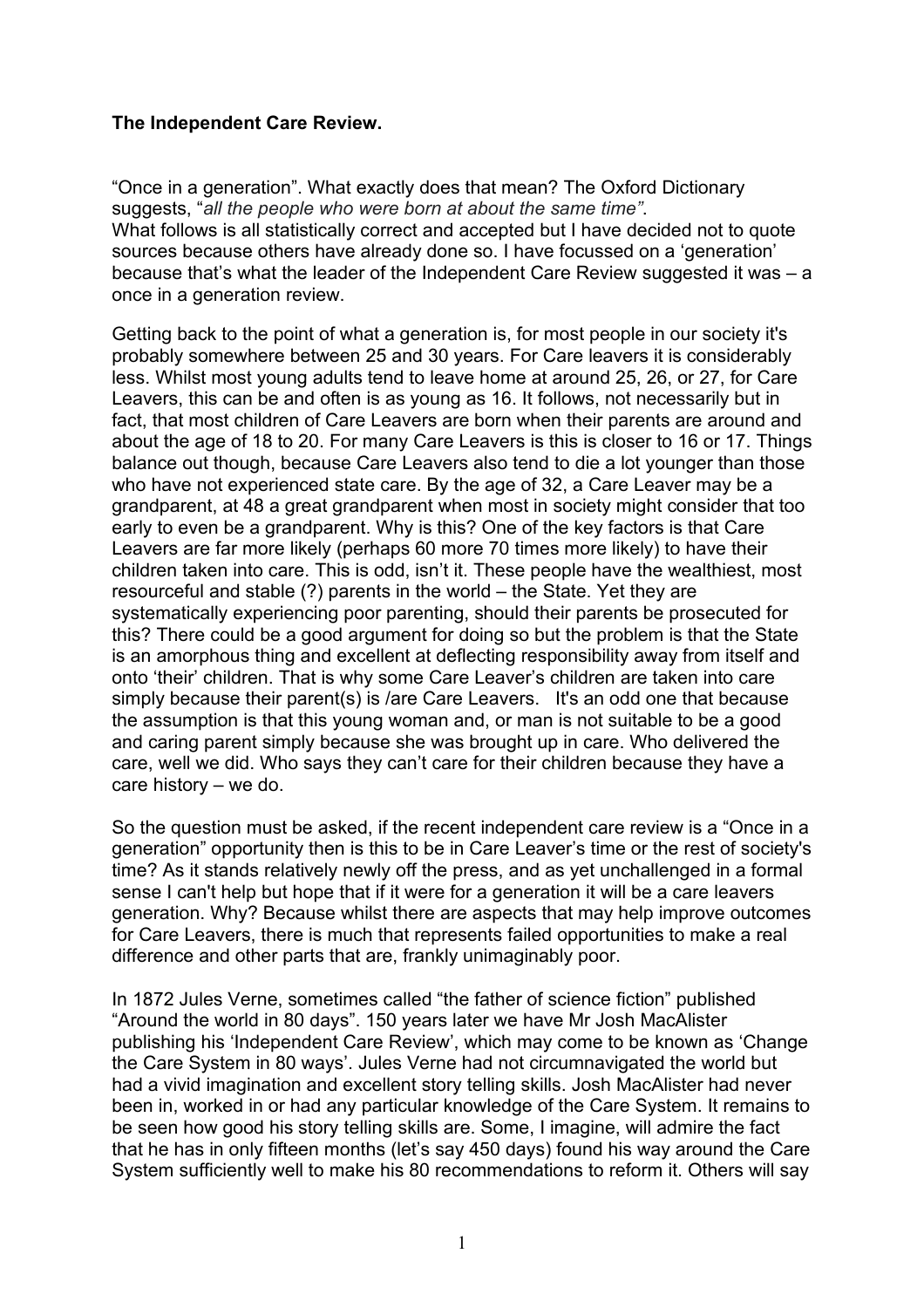that in his tour he has missed vitally important nuances by concentrating on his timetable rather than focusing in on key factors. Yet others will say that prior to setting off his route had been meticulously planned for him and that his conclusions were inevitable. Personally, I have been 'navigating' the care system for what may be, based on my previous speculation four generations of children in care. In that time I have visited many 'areas' within the system, Family Support; Child Protection (as Safeguarding used to be called), working with Looked After Children – who start off by carrying that dreadful name, 'A LAC child', burden and in my experience have and will always prefer to be described as children in care, as a social worker and manager and then as a manager of children's homes, foster, adoption teams and an emergent Leaving Care Team in a Local Authority. I was then CEO of a small but rather good independent company caring for and educating in a therapeutic environment a total of about 60 children in children's, homes and foster care. Finally, I became an independent consultant – easy in children's social care because anyone can call themselves a consultant – working alone and also with the Independent Children's Homes Association – when it was just for Independent Children's Homes. I've stopped now apart from my work associated with the Every Child Leaving Care Matters Campaign for the last nine plus years and as a Trustee of Pure Insight – which is rightly lauded in Mr MacAlister's review - and Advisory Board Member of Career Matters and as an associate of the National Centre for Excellence in Residential Child Care. So now I'm 'working with Care Leavers'. Guilt perhaps? Trying to pay back for some of the mistakes I made? I really don't know and that's for others to judge. It's an ambition of mine, foolhardy at my age I know, that we might have a care system where few if any would need to work supporting care leavers as their care experience would be so positive that by 18, 21 or 25 years of age (leaving care age does still seem to be a bit of a lottery) they wouldn't need quite so much support. I wonder if Mr MacAlister's report will help me decide that my ambition is within touching distance?

Where to start in offering some thoughts? Following it through page by page would be boring and repetitive so I guess what follows is a stream of consciousness – some might, having read it, suggest unconsciousness. It does not address all aspects of the review and is a very personal reflection on parts that I feel able and qualified to offer an informed comment. It is written mainly for my own benefit and I do not expect or even imagine that it will be widely read but if I don't get some of my thoughts down on paper they will haunt me up to the point when I finally leave social care behind me in the hope that the next generation will be more successful than I in being part of a just, balanced and empathetic children's social care system where children are genuinely at the centre of the thinking of those empowered to change it for the better.

Leaving a sense of hopelessness behind let's move on to the report, or at least aspects of it in a little more detail. In doing so let's remember that every single person who comes into contact with children's (social) services is likely to be in some form of crisis. Nobody chooses to engage with a service designed to catch them in a safety net. The entities that we now refer to as Adult and Children's services had as their predecessors the various 'welfare services'. When I joined social services it was in its infancy having just replaced the child welfare or mental health welfare service or yet others of a similar name. The functions hadn't changed much, though they have evolved in the 48 years since the Seebohm Report had changed things. Most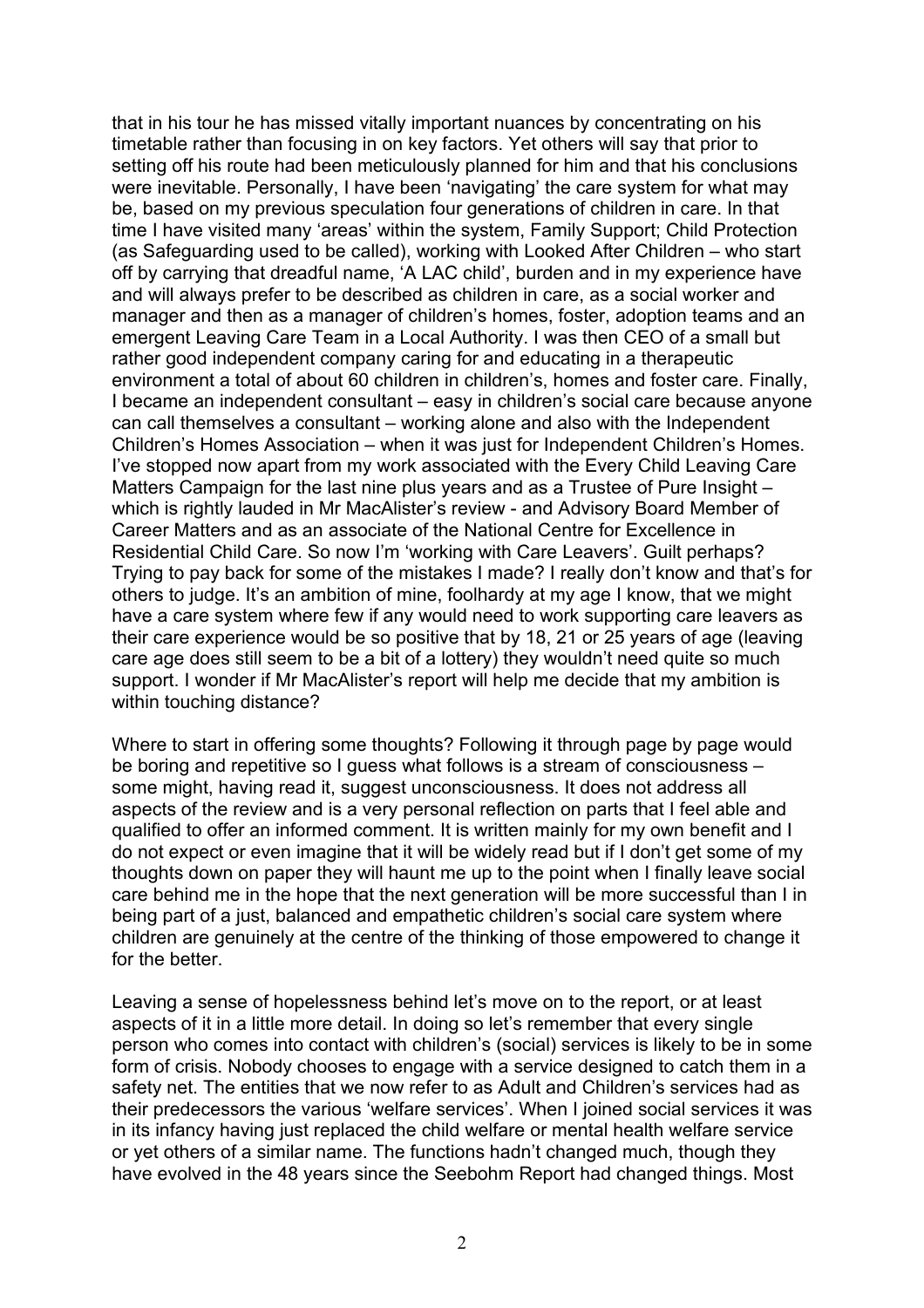of the children and families I visited on my 'patch' on the outskirts of Liverpool still referred to me as a 'Wellie' (or perhaps it was 'Wally'?). A young boy who lived in a children's home sized foster home set up a series of football matches the 'Scallies versus the Wellies' were the boys more or less legitimately kicked the shins off us in a sports hall in Skelmersdale on a regular basis. That boy is now 60, his name is Brian, and he still works as a (brilliant) residential child care worker, I am his daughter's substitute granddad. I guess there is a relationship there.

The Cambridge dictionary offers the following definition of 'welfare',

#### "*help given, especially by the state or an organisation, to people who need it, especially because they do not have enough money*".

In those days we called people 'clients' then ''service users' and now god knows what. They are just people; our travels through political correctness have gained us nothing. Most of those who seek help from, or increasingly have help imposed upon them by Children's Services are poor. Poverty brings many things, almost none of them good. It does stress families and in a minority of cases makes them struggle. In few cases is poverty the fault of the poor person. But poverty often leads to children entering care, their children are more likely (60-70 times more likely) to enter care too. Make no mistake we fail children in care – not we social workers or foster carers or residential staff alone but society as a whole. The review comes up with a range of ideas and recommendations. Some of which I will comment on, others not. Some people may read this and thank you for that but I'm confident that it will not be read by those who need to read it and any other similar offerings – our political leadership.

# **Advocates for every child**

Let's start with a contentious one, several actually because like dominoes (I'm being very careful not to use Jenga – although surprisingly Mr MacAlister does refer to building blocks in his review<sup>[1](#page-2-0)</sup>). He sees all children in care having an advocate, that's positive; by having an advocate they can 'knock down' the need for both IRO's and Regulation 44 visitors. Of course whilst the appointment of an advocate is an," opt out" 'choice', "This *system should be simplified by replacing a number of existing roles with truly independent advocacy for children that is opt-out, rather than opt-in".* Obviously the first challenge is the 'opting' in or out. What about children who are too young, too impaired physically or emotionally or in some other way 'without capacity to make informed choices? What about children who, for whatever reason, decide that they don't want an advocate? As care will continue for some until they are 23 what will happen to those already in prison or the 12% of care leavers who are 'missing' i.e. Those about whom their LA has no idea where they may be? What

<span id="page-2-0"></span>*<sup>1</sup> The goal of our reform programme – Relationships Protect - is to leave a legacy of a selfimproving system, within which actors have high levels of freedom and responsibility. We propose six principles of reform, which are the building blocks that flow throughout the report and are set out in more detail in Chapter Nine.*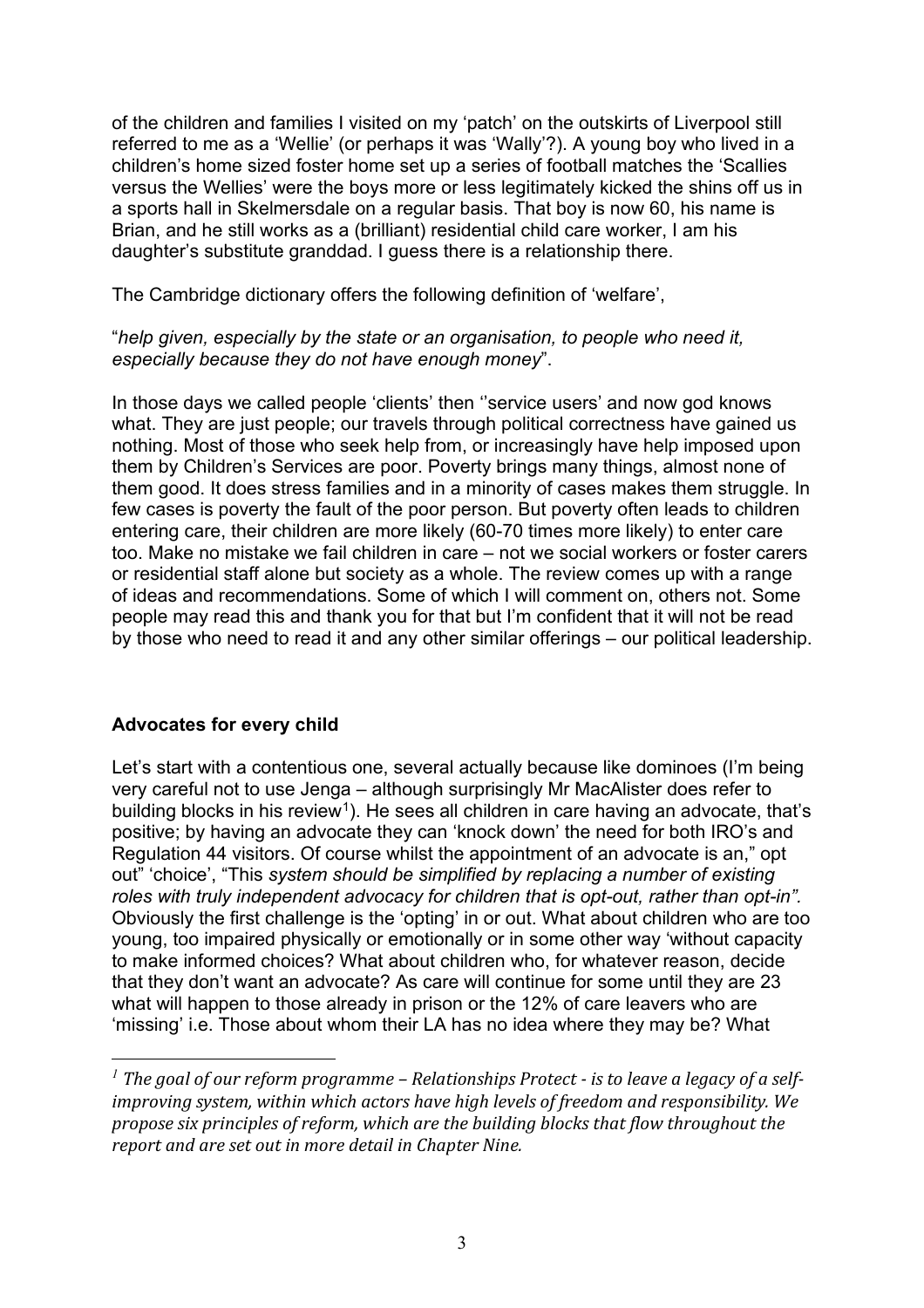about the duplication of work for, maybe, four advocates visiting a children's home to see their four children but each having to take on the responsibility to complete whatever the equivalent of a Regulation 44 visit might turn out to be. What if the four advocates produce significantly different reports? These individuals will be taxed with knowing all of the new regulations for fostering and residential care if they are to take on the function of the Regulation 44 visitor. This includes but is not confined to all matters pertaining to the the running and management of, and recruitment processes for a children's home. In addition to this they will need to be familiar with all legislation pertaining to care. With IRO's 'disappearing' will it be the Advocate who will chair child protection conferences and reviews? If not how will these be done with independent oversight and control? If a child rejects the offer of an advocate and then changes her or his mind who will they tell? If they don't have an advocate will they be in placement with no independent oversight or effective scrutiny. The 'management' of advocates would fall to the Children's Commissioners service. I am entirely unsure about what this is predicated upon – it seems that the 'Help at hand' service is at the heart of it. I have personal experience – positive – of using this service for a child who was unhappy with his Care Plan. Their advocacy was helpful but limited by their self-proclaimed lack of knowledge of children's legislation! I appreciate that this could be bolstered to reach an acceptable standard, but would it also be expanded to ensure that it could offer line management and supervision to advocates to ensure they were capable of under taking the proposed considerable expansion in their role. How is it envisaged that this would happen and when? What reason is there to believe that those children in care who offered criticism of their IRO would prefer an advocate? It. Is suggested that many children are unhappy with the system involving IRO's? How many, what was the sample size? I fully accept that there can and should be changes to the system as it stands but if the only 'fact' that supports a change away from the current system is the question of the independence of IRO's because they are employed by the LA then what alternatives were considered? Continuity cannot be a reason unless there is some assurance, based on research that advocates remain in role for longer than do IRO's. Where is this assurance? Is it evidence based? What consideration was given to establishing a body responsible for all IRO's – rather like the Cafcass model? Personally, given the performance of Cafcass in recent years, the model and certainly not practice and performance is the only thing that could be learned from this organisation. What is the reason why it is assumed that in chairing meetings a senior officer from the LA would be more suitable and assume a greater degree of independence than an IRO. *"Thirdly, care planning meetings should be chaired by the manager of the social worker holding the case (or another experienced social worker), but no significant decisions should be made at a care review meeting without input from the advocate, unless the child has explicitly chosen to represent themselves".* In line management terms this is absolutely closer than an IRO as such if any part of the decision to recommend discarding with IRO's as a consequence of their independence from the LA then this is counter intuitive. I am aware that we live in a disposable age with a tendency to discard not repair and I do see some flaws in the operation of the IRO system. I also see many strengths on this occasion I would implore those making decisions not to discard a somewhat flawed system but to fix it.

What of Reg 44 visitors and their extinction? Where is the evidence that this role fails to achieve its targets? Have children consistently and persistently told the review that the system doesn't work? If so how many children were canvassed for their views?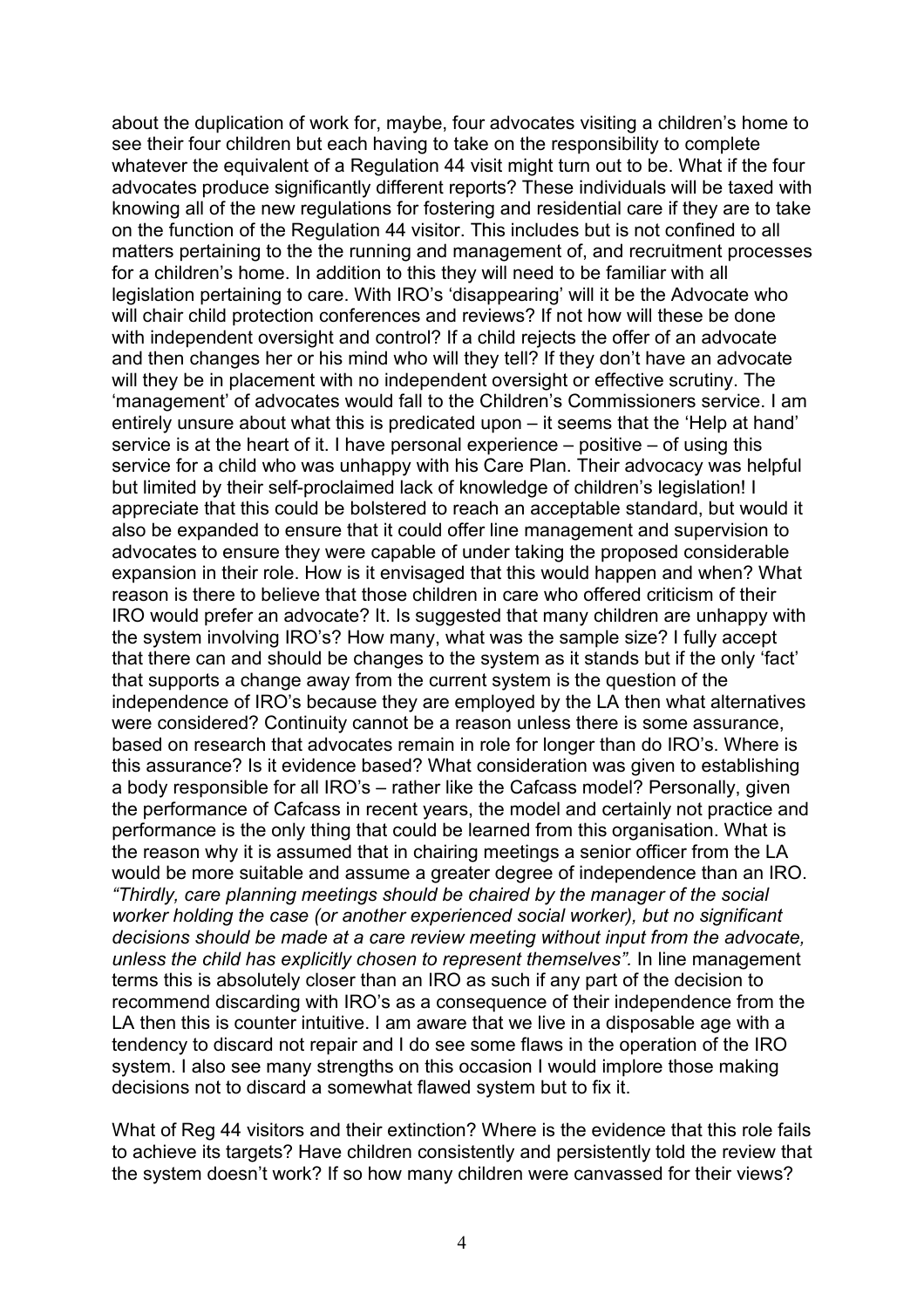How many of that number (percentage) called for or indicated that they would seek change? Part of their role is, of course to visit unannounced. Is it anticipated that however many children are placed in the home their advocates will make unannounced visits and work through all of the data held about children, staffing, the maintenance of the building, risk assessments, compliance with Statement of Purpose in any new admissions of activities etc? Clearly these advocates will need to read case files of children other than their own so each child will have 1 -? Advocates reading their personal history – is this not counter to the confidentiality we offer children concerning their personal lives? Currently one person, the Reg 44 visitor, does this and the children most commonly have a good relationship with 'their' Reg 44 visitor and can express their willingness to have data shared with him/her. If Ofsted in their inspection determine that, let's say one advocate, fails in their duty to fulfil their remit will that impact on the assessment and grading of the home? Certainly it does if a Reg 44 visitor fails and rightly so. Removing the Reg 44 visitor and IRO would seem to me to risk increasing a sense of institutionalisation to children's homes as an increasingly high number of professionals will be required to visit on a regular basis.

In summary, I fully approve of the opportunity for all children in care to access advocacy services. However I absolutely oppose the discarding of IRO's and Reg 44 visitors (separately and together) for the reasons given. Both systems operate reasonably well at present and by all means work to improve the structural independence of IRO's but do not replace them with the advocates proposed – we should be enhancing children's care experience, which an advocate could do, not engaging in an exercise that simply moves the pieces around the board.

#### **Protected Characteristic**

Moving on to the issue of recommending that care experience be recognised as a 'Protected Characteristic' I appreciate that by implementing this there is a risk of increased stigmatisation of care leavers however, the potential benefits, in my opinion, outweigh this. Obviously it would be for the care experienced person to use this to advantage in education, employment and other areas of life and as such this preserves their integrity. Fortunately care experience is not a visible characteristic and discrimination is not so obvious as it might be, for example other protected characteristic communities and as such I applaud this recommendation.

# **Family Help**

The notion of Family Help Schemes is by no means new. We have had family centres, Sure Start and Family Hubs etc. for many years. Our unforgiveable mistake as a society is that we have allowed these things to fall by the wayside often to be re-invented sometime later and Family Help teams appear to be the new manifestation. At a time, such as I have never experienced in almost seven decades, the level of poverty and disadvantage to huge swathes of society has never been greater we must if we have a conscience do something and if Family Help schemes is the label that we attach to it then so be it. The crucial issue, which I feel the review fails to address, is the cause and true impact of poverty in England (and elsewhere in the UK) in 2022. **In relation to care it is a very simple formula Poverty =**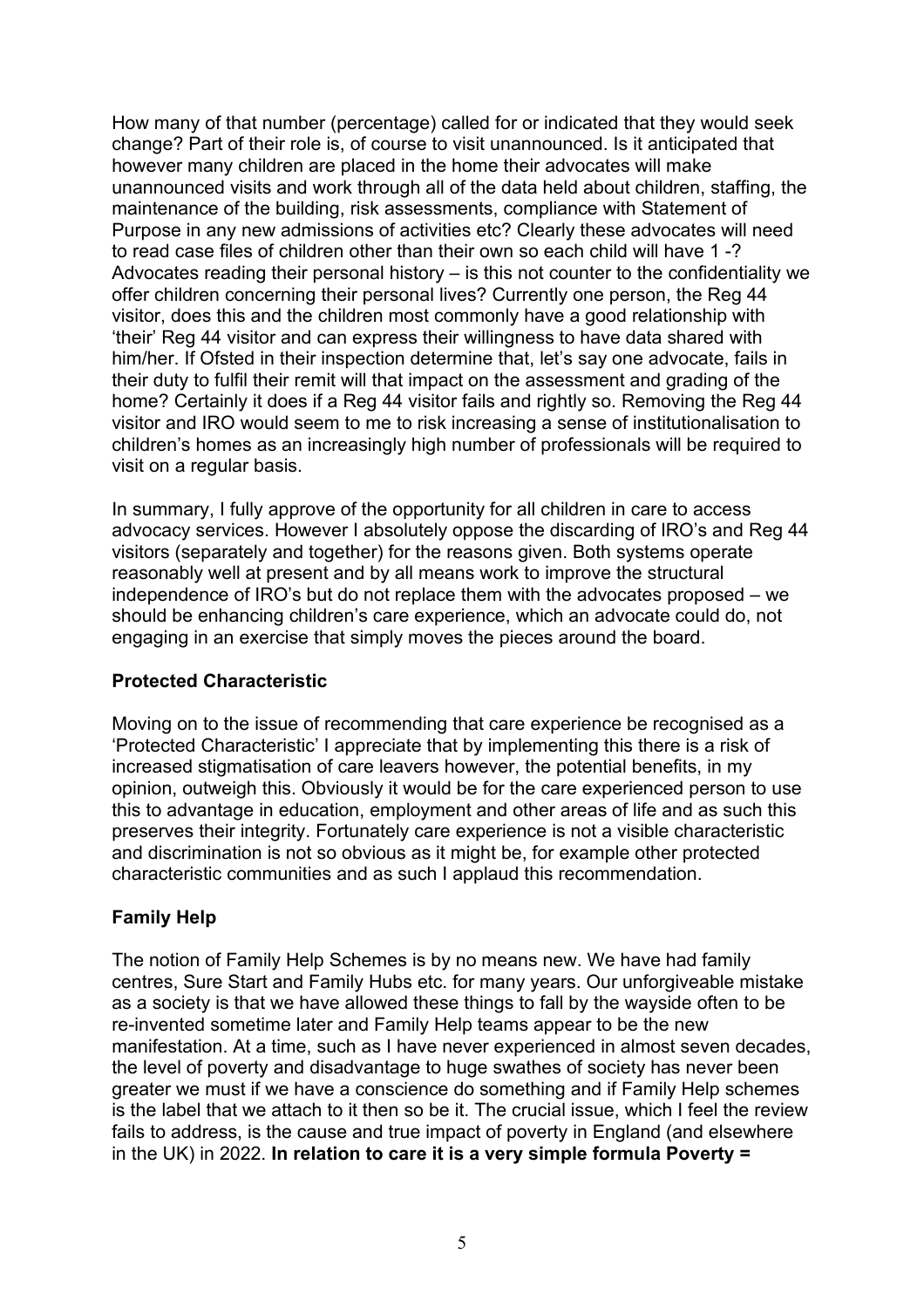**Stress within families[2](#page-5-0) = rise in the numbers of children coming into care = increased cost to the state = cuts to services = more children coming into care.** Why has the review had so little to say about this? The comments are perhaps summarised in "In developing our recommendations, we have actively considered these factors and have ensured our recommendations take account of them. Government must also explicitly recognise these factors and understand how they drive the need (and therefore the cost) for children's social care up or down and, ultimately, have a wider plan to address them". Care is a political issue, and the review has missed a golden opportunity to go further than this. What discussions have they engaged in with Government? How many conversations have taken place with The Rt Hon Michael Gove who was appointed Secretary of State for Levelling Up, Housing and Communities on 15 September 2021? Where are they recorded in the review? It is not enough to say that the review has boundaries. Unless it addressed this issue – and it seems not to have done so – then we really are, yet again, 'rearranging the deckchairs on the Titanic'. Is it too late? No. Will it happen? I doubt it. If it doesn't then however you address the care system, however many billions of pounds you recommend are spent on tinkering with the system then this review will have failed. This "bold review whimpers on the issue of Family help saying, "Recommend: Alongside recommendations to strengthen multi-agency partnerships and the role of the Director of Children's Services, government should consider legislating to put the existence of multidisciplinary Family Help Teams on a statutory footing". Government should **consider**! A bold review with belief in its findings would challenge the Government, if it was free to do so, by **demanding** that this happens. This is a whimper not the roar that families need to know that support will be given.

The economic argument is obvious, and I won't attempt to replicate what others, far more competently than could I, have already done. Simply put it goes invest in the poorest families in our country to eradicate poverty and savings on the care system and its lifetime consequences will more than pay for the initial outlay. Failure to do so suggests to me that we are buying into the adage 'the poor are always with us'. To go further into this requires yet another doctoral thesis of the role of the poor in a capitalist system. My comments, however, are, allegedly like the Independent Review, a-political but if we don't alleviate poverty which is currently rising exponentially then we choose to have an ever expanding and almost certainly failing care system. We can develop the best Family Help (or as mentioned its predecessors) scheme imaginable, even plough in the 2 billion pounds but unless we address the issue of poverty we will, at best mitigate the problem of poverty and the review should indeed have been "bold' and said so. I appreciate that this would require whole system change but that is exactly what is needed. The review talks about the importance of relationships, and I agree that this is a crucial area. However it focusses on the micro level – enabling children in care to build lasting and loving relationships. Who could disagree with this. Indeed in a discussion with Mr MacAlister during the course of the review I explained to him that I am fortunate enough to have built life-long relationships with many of the children I worked with in care, and I am by no means unique in this. However simply having the capacity for more to enjoy this is not an answer – it addresses the symptoms not the cause and I

<span id="page-5-0"></span><sup>&</sup>lt;sup>2</sup> This stress may include any or all of the following consequences. Poor parenting/Neglect/Domestic Violence/Physical or emotional harm to children etc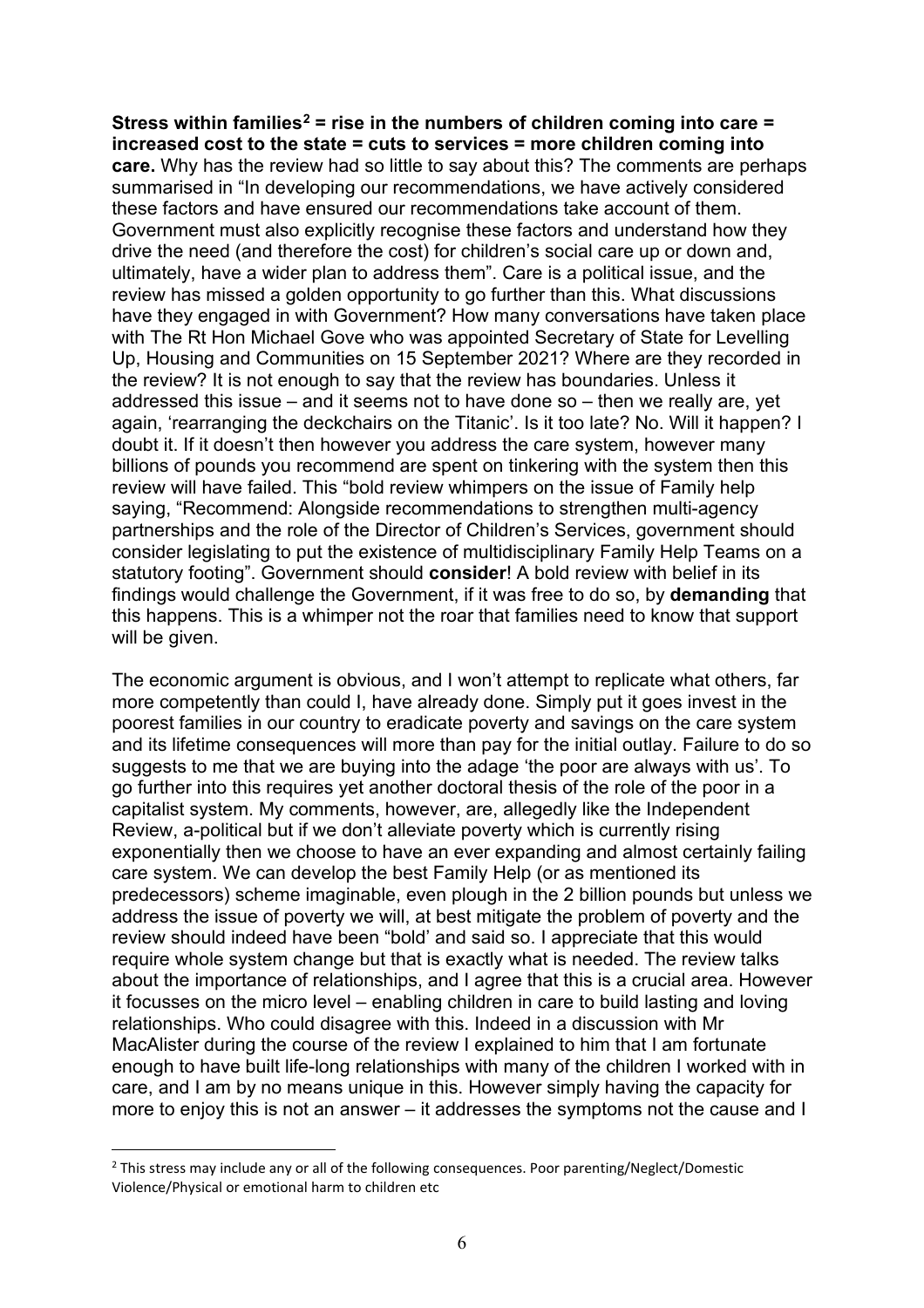will return to this later. The review should also recognise that systems – like the care system must recognise their relationship to other systems such as the judicial system, the legal system, the health system, the education system, and the economic system. That is what Systems Theory as discussed by Bruce Friedman and multiple others that I learned about as a raw unqualified social worker over forty years ago is all about. For those of a less academic leaning the same obvious truth is related in "*Dem Bones*" a spiritual song composed by author and songwriter James Weldon Johnson and his brother J Rosamond Johnson first recorded by The famous Myers Jubilee Singers almost a hundred years ago. Even E. M Forster gets in on the Act in 'Howards End' when he advises the reader on the fly sheet to 'Only connect'. The poor and children in care, not entirely synonymous but close, are 'disconnected from our society and unless and until it is appreciated that we must address this disconnect we will not achieve lasting improvement. The review fails to address this truth. We have, almost as a revelation in the review a recommendation that, "Recommendation: New legislation should be passed which broadens corporate parenting responsibilities across a wider set of public bodies and organisations". Whilst legislation may help (and I hope it does) this is a 'hearts and minds' issue. Reference is made many times in the review to the issue of corporate parenting, but this concept was introduced over thirty years ago in the Children Act 1989. New legislation will not in and of itself make any difference. It requires a much higher profile. The review takes lessons from Scotland but makes no comment that unlike Scotland our political leader in England has not to the best of my recollection taken any part in the review. Why not? Why has he not been front and centre of presentations and discussion like Nicola Sturgeon? Why has he not 'owned' the review as she has. Why has he not been centre stage at events with Mr MacAlister? As he hasn't why hasn't he? Why has the review not demanded his presence? Children in care are simply not 'a thing' for successive English Governments but there is not a word of criticism from the review team about this. Yes, I may be cynical, but this review has happened only because the, then, Government were badgered into promising a review in their election manifesto because all of the other parties had done so. I fear that it has been commissioned, rushed through with a cost neutral brief and as little '"us" as is possible.

Leaving a sense of hopelessness behind let's move on to the report, or at least aspects of it in a little more detail. In doing so let's remember that every single person who comes into contact with children's (social) services is likely to be in some form of crisis. Nobody chooses to engage with a service designed to catch them in a safety net. The entities that we now refer to as Adult and Children's services had as their predecessors the various 'welfare services'. When I joined social services it was in its infancy having just replaced the child welfare or mental health welfare service or yet others of a similar name. The functions hadn't changed much, though they have evolved in the 48 years since the Seebohm report had changed things.

Things change, the terminology differs and however those who come to the attention of Children's Services are referred to, they are just people; our travels through political correctness have gained us nothing. Most of those who seek help from, or increasingly have help imposed upon them by Children's Services are poor. Poverty brings many things, almost none of them good. It does stress families and in a minority of cases makes them struggle. In few cases is poverty the fault of the poor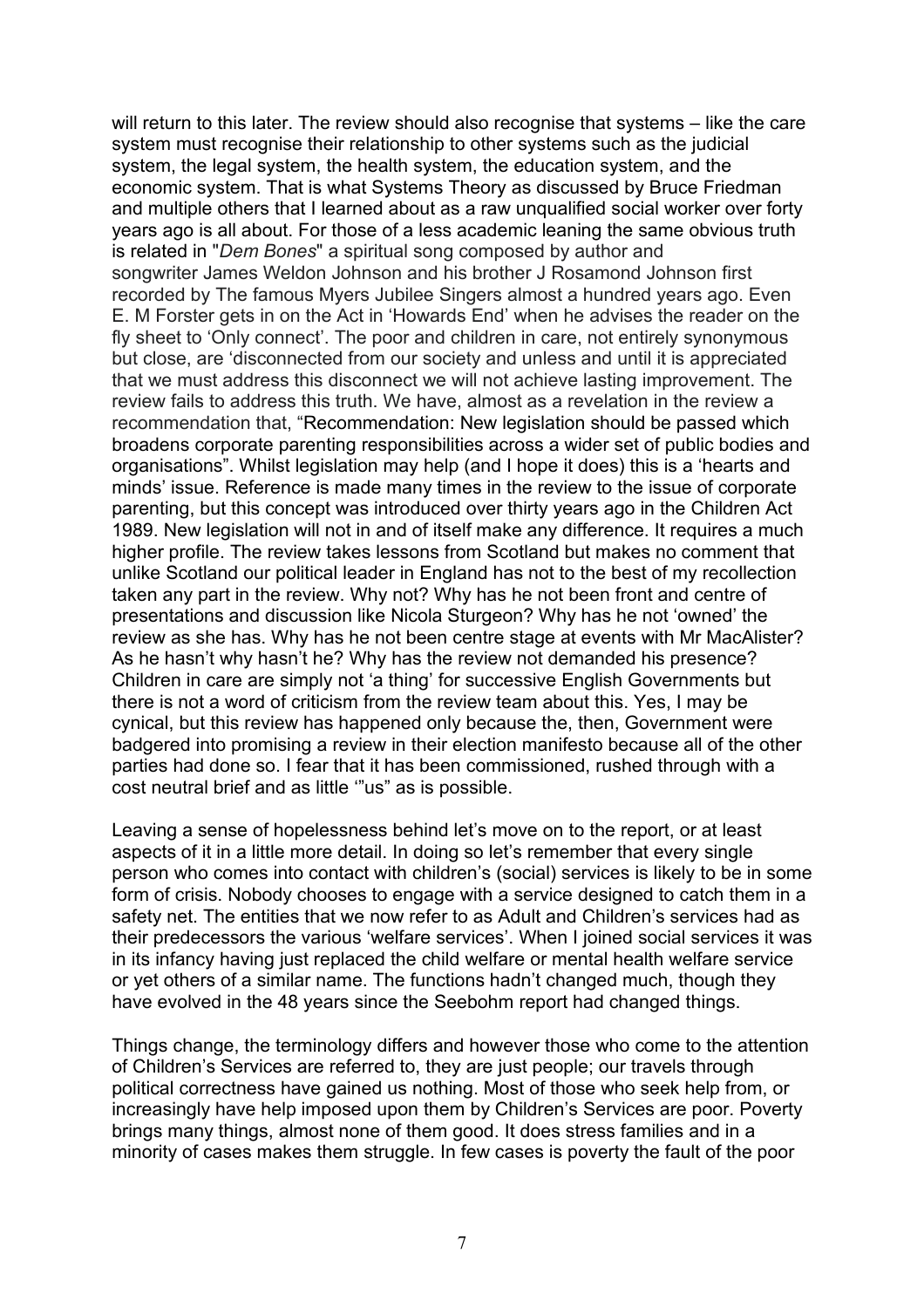person. But poverty often leads to children entering care, their children are more likely (60-70 times more likely) to enter care too

### **Care Leavers**

Where does the review consider and evaluate the Care Leaver Covenant? *"The* **Care Leaver Covenant** *is a national inclusion programme that supports care leavers aged 16-25 to live independently with opportunities"* they say on their home page. The same organisation is now a good way into their second term of being awarded a large annual contract from Government. At the time of the initial contract the, then, Children's Minister now Secretary of State for Education Nadhim Zahawi said, "*And Matthew Gordon, I remember when I first met Matthew to appoint them to deliver the covenant – it was one of the best decisions I've made".* Clearly so, because Matthew's organisation *Spectra* was the successful bidder when the Covenant was due for renewal.

This is a covenant, not a promise I note, that has been in existence for four years. Has the review considered if it has provided value for money? Whilst the review mentions the Covenant it does not *review* what it has achieved thus far. How can this be? It's a review for goodness sake. How many jobs has the covenant made available to and have care leavers settled into permanent employment? How many apprenticeships have been taken up by care leavers? Is the covenant working? If so for whom? I work with care leavers; I know about care leavers – fine not on a massive scale few of the hundreds of care leavers I know has even heard of the covenant, let alone benefited from it. Not good is it? How many of all the care leavers consulted) and how many is that from the tens of thousands of those eligible for support have been asked about the covenant? I attended only one such meeting of Care Leavers with Mr MacAlister and Will Quince MP, but the Covenant was not mentioned? I accept and rejoice in the fact that the meeting was focussing on the model of Care Leaver support in an organisation for which I am a trustee and which was mentioned in the review but our two visitors were there to talk about the review, yet they did not ask about a scheme into which the Government have poured millions of pounds which, as far as I can see, has made little if any tangible difference to Care Leavers well-being in the last five years. For me it has been a wasted opportunity but the review – perhaps heeding Mr Zahawi's endorsement (op.cit) appear to have exercised no scrutiny whatsoever.

# **Staying Close and Staying Put.**

Obviously as a member of the Every Child Leaving Care Matters campaign [\(https://eclcm.org/\)](https://eclcm.org/) I must declare an interest here. That same interest that I shared in personal discussions with Mr MacAlister and colleagues in personal meetings and forums during the review. For any who do not know when Staying Put was introduced for care leavers several years ago it was based on the premise that 18 is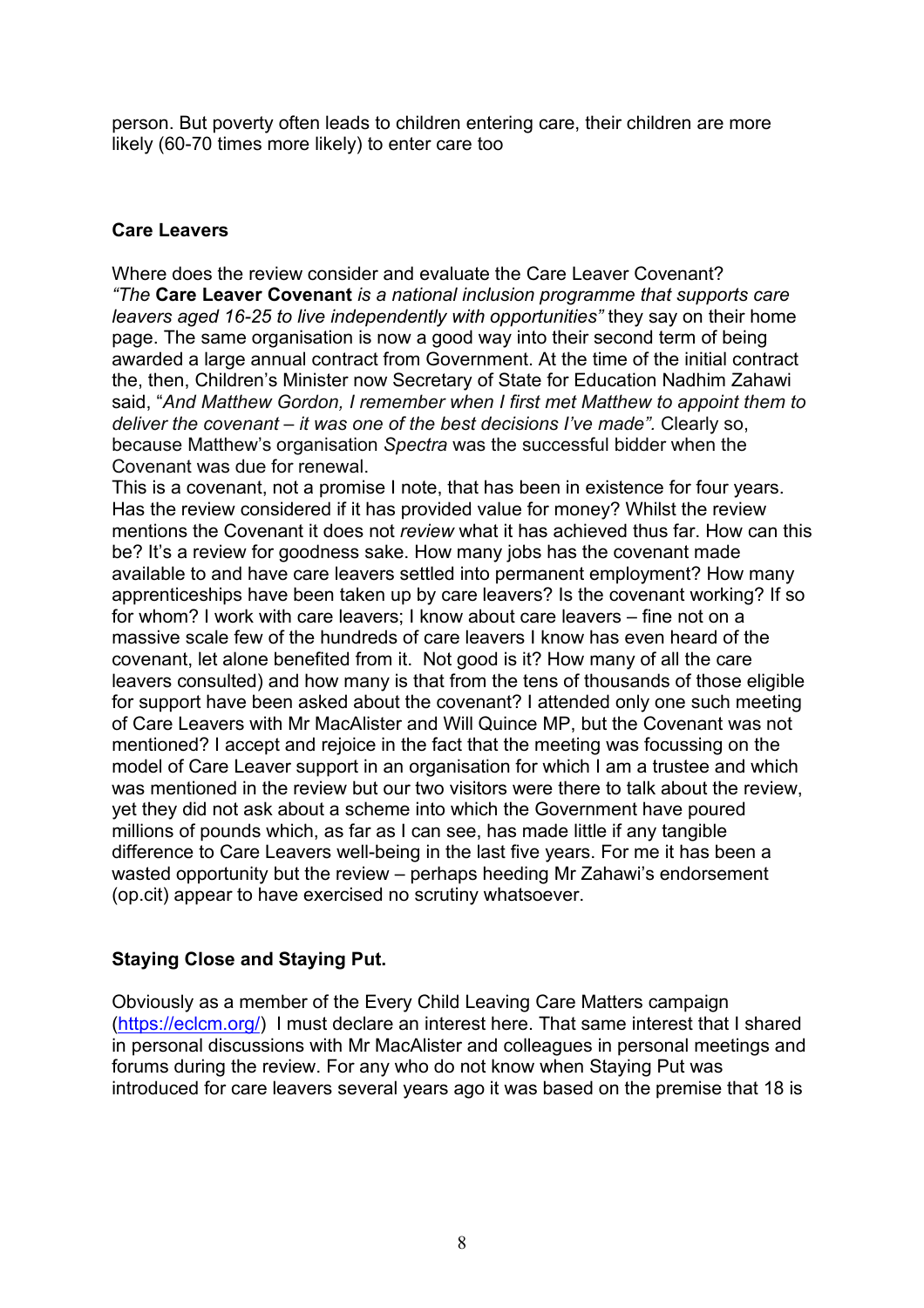far too young an age for care leavers to be forced to live independently<sup>3</sup>. The average ages for men and women not in care to leave home is between 25 and 27 – with women tending toward the lower age. As such Staying Put created he option for are Leavers to remain in their placement until they are 21 years of age. Great. But actually it was not open to all care leavers. Those in residential care must leave at 18. The reality is that many leave care at an earlier stage than this. Self-evidently the premise mentioned above, and the decision are irreconcilable and incongruous. The ECLCM campaign has existed since 2013 and it merely seeks equality of opportunity for all care leavers. In his review of Residential Care in England Sir Martin Narey consulted with ECLCM on this issue and we had a series of meetings. I believe (but obviously I could be wrong) that he had a great deal of sympathy with our cause and extensive arguments but ultimately asked if we could suggest an alternative because he felt any recommendation to recommend Staying put for all would fall on Mr Cameron's 'deaf ears'. We suggested (and I was personally present in all of the meetings and co-author of) 'Staying Close' based on a number of factors we described as Caring Teams<sup>4</sup>. This was not an alternative to Staying Put but something we said that could be introduced as an interim step to making Staying Put available to all. We told Sir Martin and he respected our view that our campaign would continue, and it has. In our many discussions with Mr MacAlister, the DfE (over the course of approximately 9 years), politicians at Local and Parliamentary levels we have never been faced with an argument that we could not defeat in suggesting that the only reason care leavers from the residential sector are not afforded the option to Stay Put is finance. This is not care this is discrimination by the Government. Yet Staying Put for residential care leavers does not merit a mention in the review. How can this be? This was launched as the biggest review of child care, a once in a generation review and other hyperbolic terms yet children of 17 in residential care who would wish to, but cannot, remain living 'at home' don't even merit a sentence. Perhaps this relates to the tone of the review in which residential care is generally conspicuous by its absence, but I will return to that later. We are used to be side-stepped, swerved and avoided by Government and its employees this is just one more example, but the fight goes on.

It could be, of course, that they will say that the proposed expansion of Staying Close to 23 addresses the issue. From an ECLCM perspective there are a few things that we would say on or ask about this:

- Of course for those who have benefitted from Staying Close (how many?) we are pleased that the offer is to be extended if Govt chooses to accept the recommendation.
- Of course the recommendation that it be extended to 23 is simply further confirmation that residential care leavers can access only a lower tier, lower support, less loving service. (presumably Staying Close placements will be registered, if at all, as supported living – where care and therefore 'love' cannot be offered or develop.
- We were saddened that following Sir Martin Narey recommending that we (ECLCM) should be invited to participate in the creation and design of Staying Close models that we were for a time and then dropped – perhaps it was

<span id="page-8-0"></span><sup>&</sup>lt;sup>3</sup> In reality there are regulations that allow young adults over the age of 18 to remain in placement beyond 18 but only if those in the placement over 18 are a smaller number than others in the placement under 18 – often referred to by Ofsted as "wholly and mainly".

<span id="page-8-1"></span><sup>4</sup> Caring Teams is shown in Appendix 1.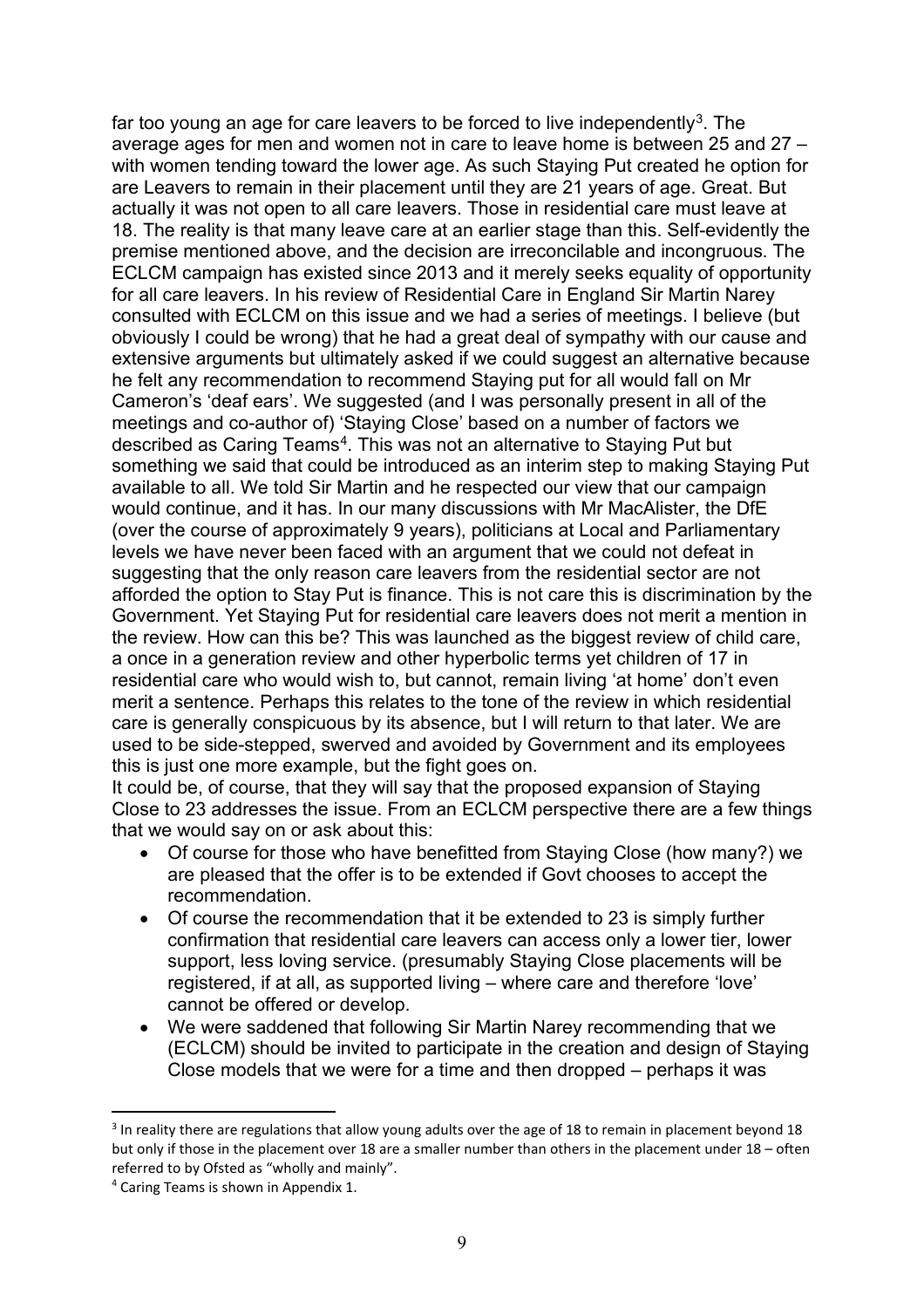something we said? At a recent webinar on the subject my questions were ignored, and I was told that they could not be addressed because they related to Staying Put and I should write to the DfE. Great way to shut down someone asking awkward questions that.

- Staying Close has essentially been an unregulated service and one presumes that it will remain so unless I have missed something?
- If, as it continually states, this review is all about "love", "relationship building" and "sustaining" where does that leave residential care leavers who have built and sustained loving relationships with members of staff in their children's home but who must leave at 18?
- How about those children and, albeit apocryphal evidence, (though a research programme could confirm or dispel this had the review commissioned one) who finally find a placement in a children's home late in their 'care career' where they finally feel safe and settled who are nonetheless evicted for no other reason than their age when, had they finally settled in a foster placement, they would (in principle at least) have had the opportunity to remain. If someone can explain to me how this is not discrimination then please do.
- Nonetheless the Staying Close Pilots are to be extended.
- What research did the review rely on to support Staying Close. How many children from RCC 'graduated into Staying Close? How many sustained this 'placement' and for how long? Ho many secured safe and sustainable housing and employment, education or training at the end of their placement. How many, if any, fostered children have been placed in the available Staying Close placements? In essence, where is the hard evidence. At the same time how many children left residential care an became homeless, entered the penal system, were admitted to long term or intermittent mental health care. Where lost to the system – whereabouts unknown. Where is the evidence? On what basis, therefore, has the Care Review endorsed Staying Close and how can it with any conscience fail to even mention the discriminatory nature of Staying Put.

# **Fostering**

In the case of most, not all children, coming into care I agree that the first placement option, if viable, will be for them to live with a close relative as such I wholeheartedly agree with the recommendation that "*All local authorities should make a financial allowance paid at the same rate as their fostering allowance available for special guardians and kinship carers with a Child Arrangement Order looking after children who would otherwise be in care.*" Alternatively, if there are no suitable relatives to offer the child a safe and secure home again, in principle, I agree that a placement withing a loving and secure foster home should be sought for the child. There are caveats though. Whether at home whilst still living with their parent(s) or in an initial placement in a foster home an assessment of the child's needs should be made. Chidlrens are complex little individuals and meeting their needs is a difficult and complicated task. If they are to come into care then they will have an attachment issue – merely being separated from their parents creates this. Some social workers seem to fail to understand this. I have ongoing contact with children in such situations and whilst not reaching for a generalist in on this my evidence is that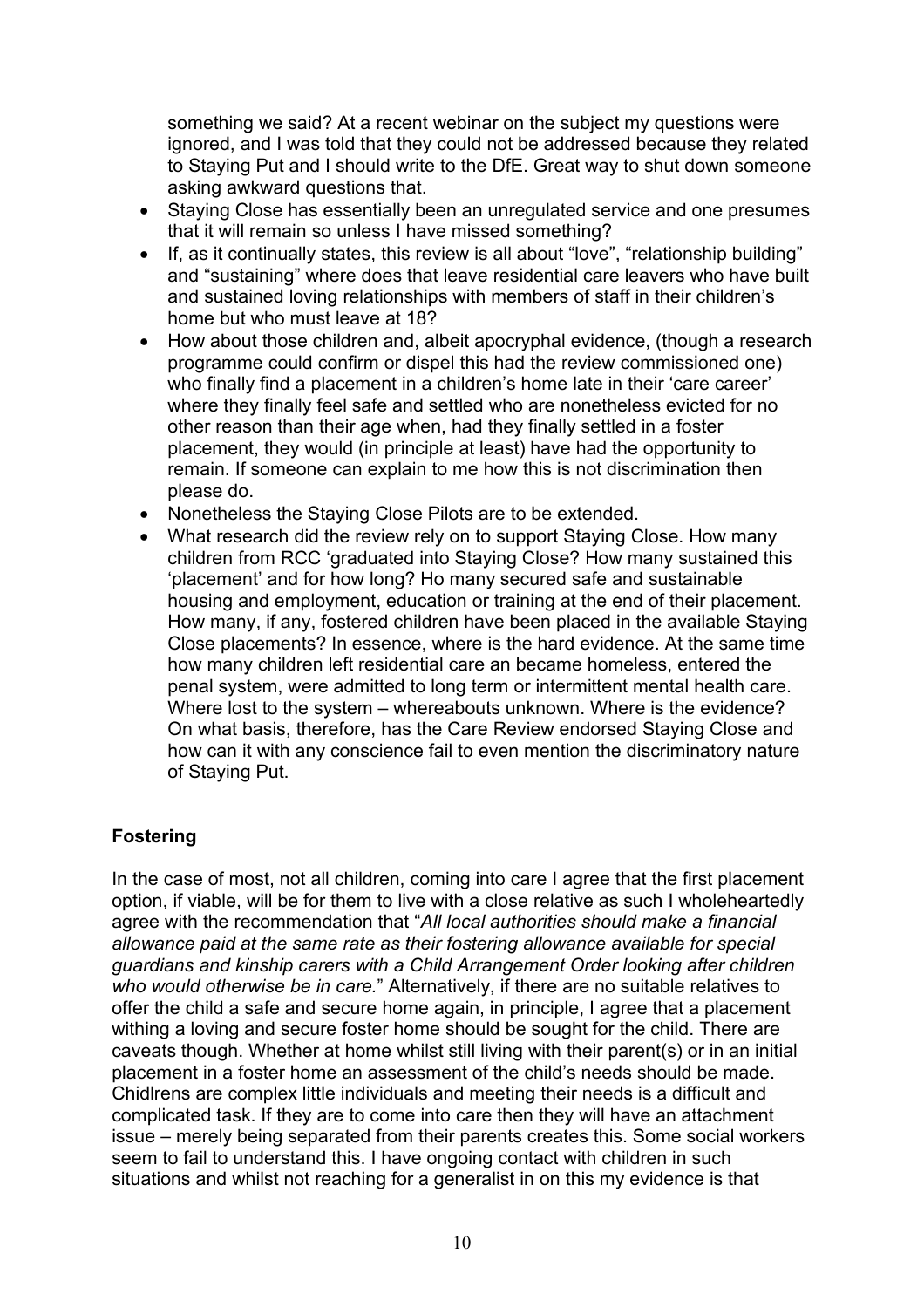assessment skills in most of the social workers that I have come across are limited either by their skills and knowledge or perhaps their time. In almost every case they will have suffered some form of abuse or neglect. They may well have difficulties in forming relationships – perhaps with their new found carers. Their education may well have suffered, and they may feel isolated in school – if they actually go to school. They may have experienced severe trauma, witnessed domestic abuse. Possibly they will feel, but not recognise stigmatisation. They are complex little (or not so little if the local authorities have previously missed these children in need). They may not be ready for a family. These may be the children who would benefit from a period of stabilisation in a caring, loving, therapeutically and trauma-informed children's home. But no, they will go to a foster home because that's what we do that is what almost always happen – unless they are one of the 2% of children who enter care due to anti-social and or criminal behaviour. Just 2%.

But the review recognises that there is a massive shortage of foster carers in this country. It also proposes some solutions. Frankly they are ludicrous. The first based on a very small sample taken of teachers polled to ask if they might be willing to foster a child. Children can and do have great relationships with their teachers. Many children, many children in care cite a teacher as being one of their inspirations in life. To conflate the role of teacher and carer is a dangerous assumption. In reality we have many thousands of teachers in the country; some, I know are also foster carers. I have spoken personally with many such individuals and couples who for a range of good reasons decided that they would like to foster. Many, when asked have stated that they would not foster a child in their school because of the complexities that this would involve for both teacher and pupil/child. One did foster a child in their own school and very successfully too. The key issue is that they were all interested enough in fostering to apply to become foster carers and go through the, necessarily rigorous, process involved. Now I accept that my 'poll' over the forty plus years that I have worked in or with fostering teams may well be smaller than that cited in the review but there is a basis upon which I can extrapolate. All teachers around the country are likely to know that there is a need for more foster carers. Even if it's not something they have read about or seen in the media they interact with Children's Services regularly in respect of children in care and or in children in need and must surely understand from their social work partners that we need more foster carers. Some will respond to that challenge by applying to foster and this is fantastic the rest presumably don't feel that it is right for them before or regardless of making an enquiry of their LA or and IFA. How is it imagined that, despite this, there are hundreds or perhaps thousands of teachers who will, having read the review or in some other way had a 'Damascian' revelation and decide to apply to foster a child? If not teachers then will the presumed influx of foster carers come from the *"200,000 people (who) came forward to offer their homes to strangers fleeing war in Ukraine, (that) demonstrates the best of this country".* This is indeed a strange analogy for the Care Review to create. Yes, when a country was being invaded and destroyed, their citizens murdered by a despotic dictator, children and babies being raped by monstrous military personnel, people were moved to offer a temporary home to refugees. Is this the same as fostering? The checks made on these good hearted people were minimal, the training non-existent, the support minimal and this may include some of the causes of the considerable number of 'breakdowns' that have occurred in the early months of the scheme. Yes, it did show the best of this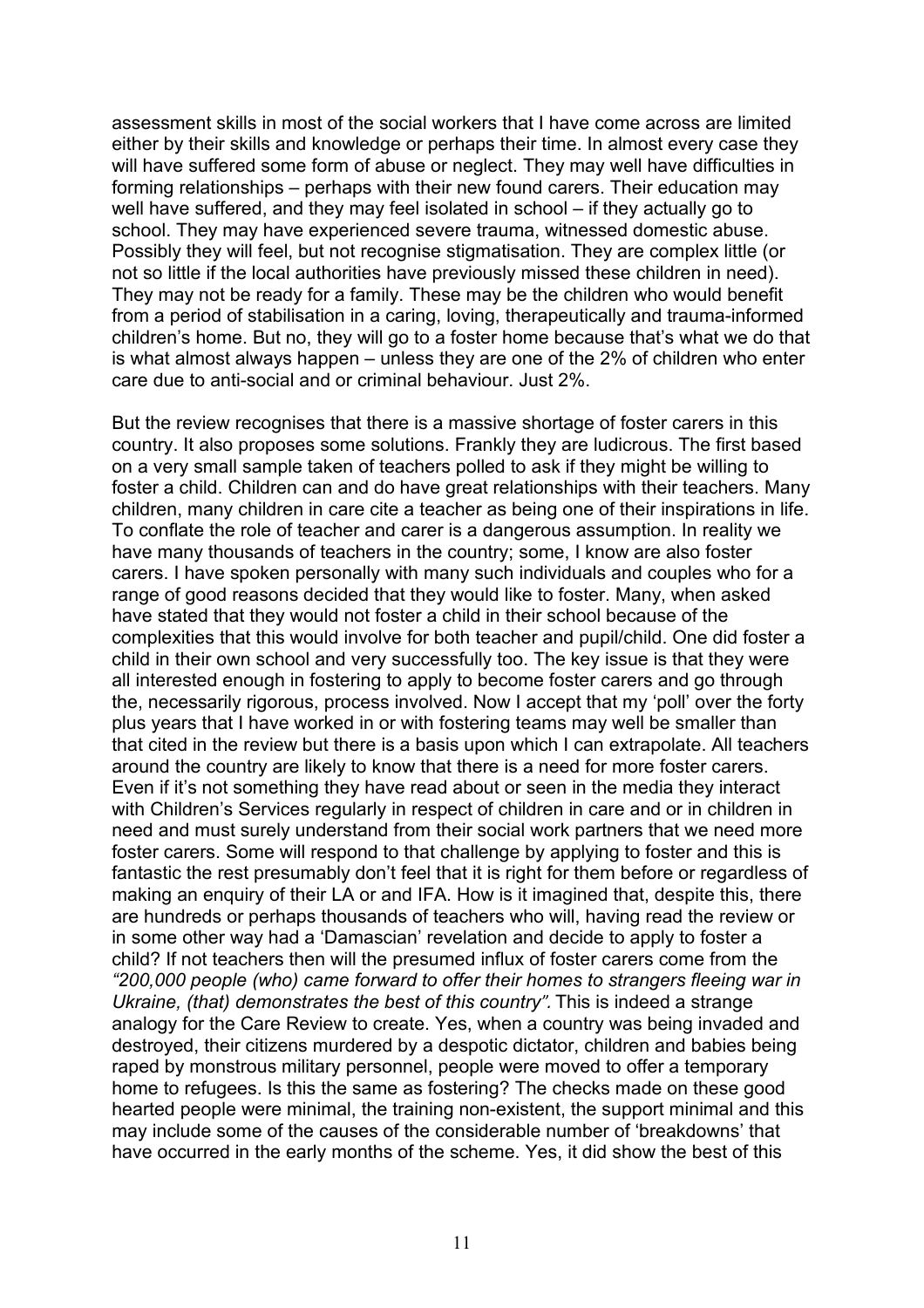country. The will was there to help but the reality is somewhat different. But 'No' it bears little relationship to fostering.

The Mockingbird model of fostering is highly commended in the review. Perhaps justifiably so. It is by no means new, but it undoubtedly has value when sufficiently resourced and supported. Nonetheless, for the review to rely on *"Mockingbird's own evaluation[5](#page-11-0) (*which*) suggests a range of positive outcomes including increased placement stability, increased rates of foster carer recruitment and retention and significant cost savings for the care system"* seems a little weak and lacking in external evaluation and confirmation. The cottage homes system which was highly evidenced post war was not dissimilar perhaps if evaluations had been 'a thing' then they, too, might have pointed to many positives. Certainly they were cheap to operate, certainly there was a certain internal community, perhaps even a (contemporary definition) sense of family. They were of course unregulated so we will never be certain if they were 'good' or 'bad' for children (effectively) in care. Whilst the model, laudably, creates a "village to raise a child' there may be some who say that it also brings a sense of institutionalisation. Nevertheless the general principles are good and the recommendation to create an uplift fund of £80 million over the next five years to improve foster care support is to be welcomed provided that the money is well spent and leaves permanent improvements. I am old enough to have written (successful)bids for 'Quality Protects' funding in my own LA as did others in all parts of the country. Sadly, unless my memory fails me it was wonderful whilst it lasted but poor management or some other reason meant that in many cases improvements were transitory and when the funding ran out so did many of the improvements. A similar story relates to the Community Care Act in the early 1990's when LAs suddenly flushed with money offered expansive services to vulnerable adults, raising expectations and the quality of life in the first years when funds were committed as if it were '*Monopoly'* money being spent only for massive shrinkage to occur after the first year and services grinding to a halt. Catchy phrases sound great but in and of themselves do nothing. I fear that the review's statement *The goal of our reform programme – Relationships Protect - is to leave a legacy of a self improving system, within which actors have high levels of freedom and responsibility. We propose six principles of reform, which are the building blocks that flow throughout the report and are set out in more detail in Chapter Nine.* Whilst the building blocks will not, I assume, be utilised in creating a Jenga tower there is a certain resonance here.

# **Residential care.**

Did I miss something? The focus on residential care in the review seems to be almost entirely negative. It is clear from the words of Duncan Dunlop (Expert Advisor to the Review) after the publication of the review that he, at least, sees and wants no future for residential care, "*A vision for a healthy care system is one that plans for the end of residential care".* At least he's honest. The review states, "*There are many* 

<span id="page-11-0"></span><sup>&</sup>lt;sup>5</sup> My emboldening.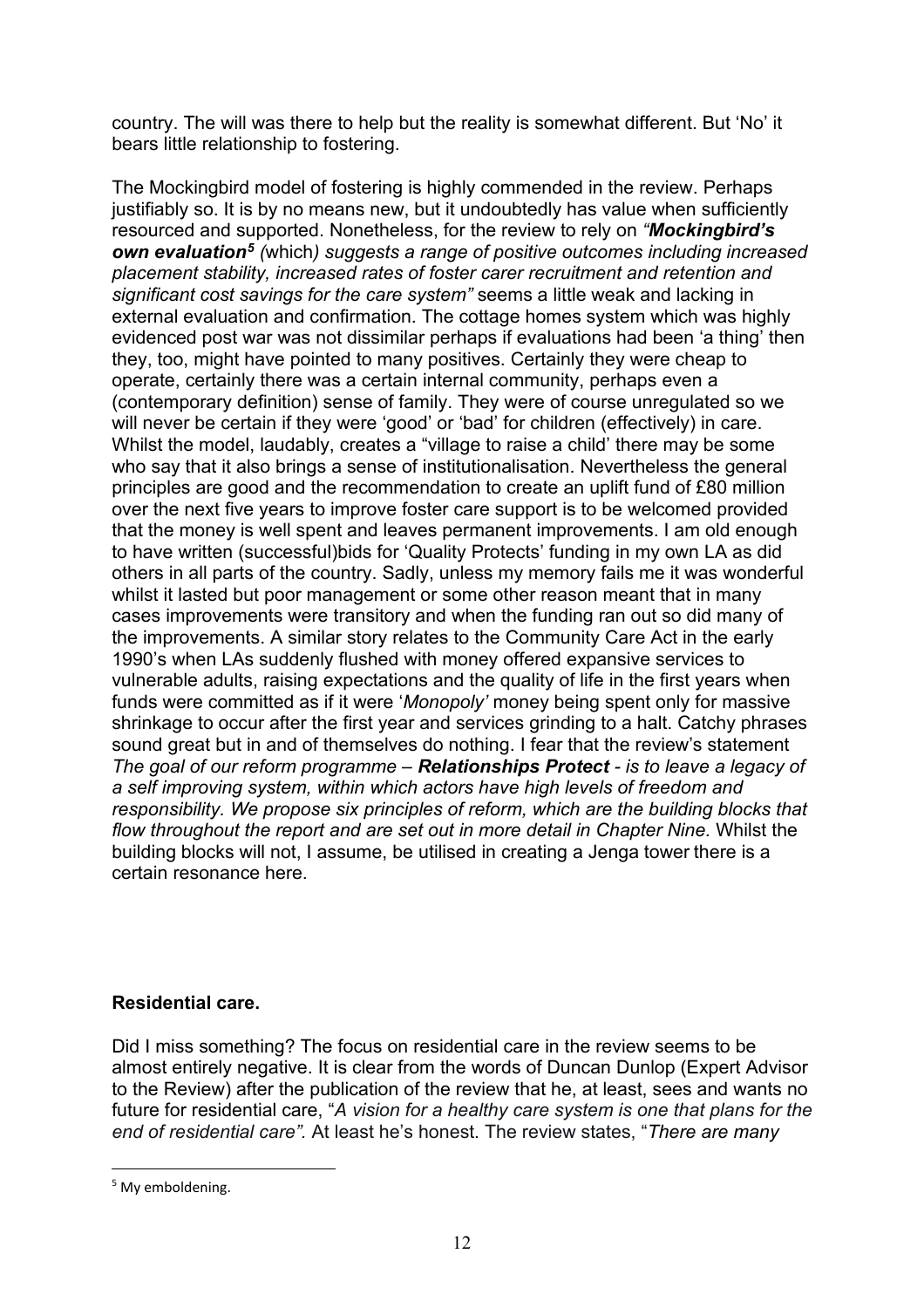*children living in children's homes today who would be better suited to living in a family environment with a foster carer if we had enough foster carers in the right places, with the right parenting skills to meet the varying and complex needs of children".* Based on what exactly? I could say that there are many fostering breakdowns because the child's needs were too complex at the time of placement to settle into a family environment that (s)he didn't want/need to be in, but we continue to place children in multiple foster homes before a children's home placement is sought. Obviously as someone who has managed children's homes and children's homes services for over 30 years I may have an unbalanced view of their value for some children at some times. Others have written far more eloquently and persuasively than I on the value of residential care. Jonathan Stanley (Partner at the National Centre for Excellence in Residential Child Care<sup>6</sup>), for example and I invite anyone reading this to check out the NCERCC website for a range of information and articles on the subject. I particularly suggest this piece if time is short [https://ncercc.co.uk/ncercc-calls-for-research-into-rightsizing-residential-child-care](https://ncercc.co.uk/ncercc-calls-for-research-into-rightsizing-residential-child-care-to-avoid-existential-threat-to-one-third-of-homes/)[to-avoid-existential-threat-to-one-third-of-homes/](https://ncercc.co.uk/ncercc-calls-for-research-into-rightsizing-residential-child-care-to-avoid-existential-threat-to-one-third-of-homes/) . Unlike Mr Dunlop I do not see residential care as a bad thing. In 30 years of working in the sector and ten years campaigning for ECLCM I have come across perhaps thousands of children who have passed through children's homes. Many will say they got to a children's home too late and left too soon. Most will say that, as Sir Martin Narey wrote in his *'Residential Homes in England' 2016*[7](#page-12-1) the average length of stay in Children's Homes is 6-7 months. Why is this? In large part because a children's home was a 'last resort' placement at the end of a child's time 'physically in care' before being discarded to, well wherever. The 'Destination Unknown'[8](#page-12-2) lays out the horrific nature of the way in which we treat many of our residential care leavers and like Mr MacAlister I will offer two stories taken from the CDSG report – these can be found in Appendix 2. Craig and Rory's stories are not unusual but typical.

The review considers that if children's homes have a place in the care system then it is a very limited one. I disagree entirely. It raises the old chestnut of children's homes being selective in accepting children to live with them because they are 'easy'. Not so. A children's home rightly works to a statement of purpose in which they must explain their level of expertise to accommodate and enable children to thrive – and many do before leaving care to independence, returning home or moving into foster care. Children's homes cannot simply accept any child. They are not like a multistorey car park that has several levels for vehicles of different sizes to park, they're homes often family homes complete with argument, love, problems, resolutions they are not and cannot be 'one size fits all'. The refusal to take a placement is not about Ofsted grades directly. Certainly if a home took a child out with its statement of purpose Ofsted would react minimally with a very bad inspection report but quite possibly with a closure notice.

I agree, however, on the criticism of the appalling profits made by some of the larger companies involved in the ownership of tens of homes. How has this occurred well,

7

<span id="page-12-2"></span>8 http://www.csdg.org.uk/wp-content/uploads/2020/02/WA-CSDG-Children-Services-Report-SPREADS.pdf

<span id="page-12-0"></span><sup>6</sup> In the interest of transparency I should state that I am an Associate of NCERCC. This is an unpaid role and I receive no material benefit as an Associate.

<span id="page-12-1"></span>[https://assets.publishing.service.gov.uk/government/uploads/system/uploads/attachment\\_data/file/534560/](https://assets.publishing.service.gov.uk/government/uploads/system/uploads/attachment_data/file/534560/Residential-Care-in-England-Sir-Martin-Narey-July-2016.pdf)<br>Residential-Care-in-England-Sir-Martin-Narey-July-2016.pdf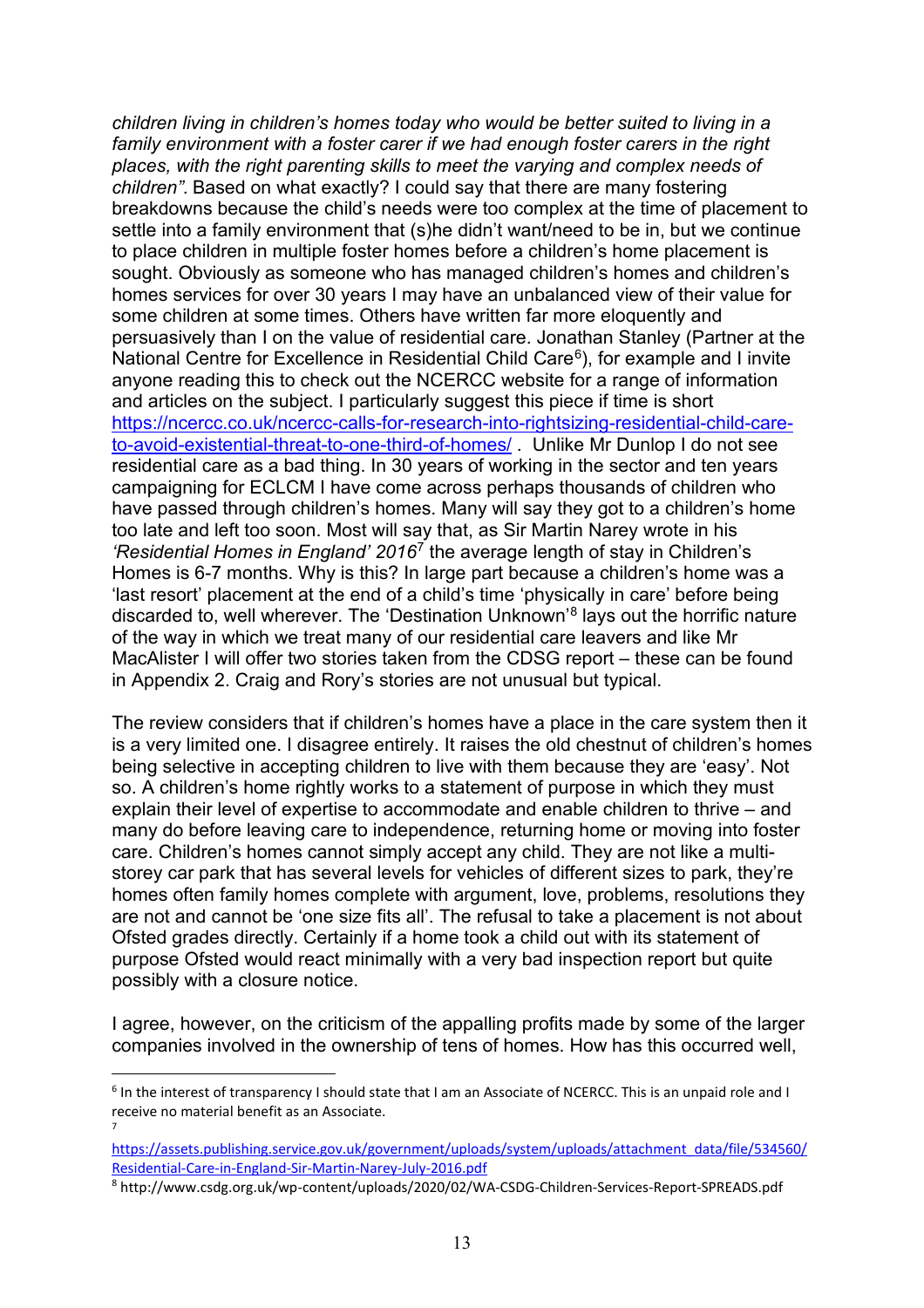it's obvious and has been predictable within the sector for many years. Briefly, in the 70's and 80's as LA homes began to fail, and third sector homes were rocked by scandals of institutional abuse there was a growth in the independent ownership of homes. There were few, if any, partnership arrangements with LAs on commissioning. Larger companies began to open multiple homes and their profits increased if nothing else by economies of scale and ability to 'manipulate LA tenders and approved provider lists. They began to dominate the market and squeeze smaller companies many of whom sold to the larger companies which made them bigger still and attractive to venture capitalists. Here we are. Should they pay a windfall tax as suggested in the review? Why not? However, a better mechanism in my opinion that this one 'big hit' would be to establish, by negotiation if necessary, an acceptable level of profit. Now some will say this is making profit on the back of children in care and it is. It's a matter of what that profit goes to and is it reasonable. If it leads to constant improvement in services, better quality of care then what's wrong with profit if it pays staff and for those improvements. I have been an LA employee and I got paid for protecting children which sometimes involved them coining into care. I bought a nice house with my pay. Was I making profit on the back of vulnerable children? Did the LA levy rates and then council tax to improve our local services? No-one has accused me of this and if they did I'd simply say I do a job that I love, try very hard to make a difference and I stick with it. When I worked running a small company delivering residential, fostering and education I was actually getting less pay than my former colleagues in the LA (when taking pension and service conditions into account) but I loved what I was doing developing good and Outstanding placements. We had a profit target of 6% and often missed it. When we hit it the owner of the company who had established it got a dividend. That seems fair as he had taken the risk. He could have got a similar or larger return by investing his money. The 'wise and the good' from the Independent sector and public sector could surely reach an agreement on what a reasonable level of return could be. Anything above that (and accounts would be thoroughly audited) would be placed in a Care Bank for the benefit of all children in care and care leavers. This is a simplistic rendering of an argument proposed by brighter people than I such as Jonathan Stanley and Kathy Evans of Children England and is included here merely an a marker not a detailed argument for the case.

One of the most concerning developments in recent years has been the growth of unregulated homes. Establishments taking in always vulnerable, often the most vulnerable of teenagers. This is not a new concept – it has happened for years with teenagers – often as young as 14 or 15 being placed in establishments entirely unsuited to meet their needs or keep them safe. What they do is offer somewhere for a child to live (even if many of the children placed are frequently missing) when there are no regulated and registered homes available. The growth in this sector has been chronicled by the BBC and other news media. I now say openly for the first time that I assisted the media in exposing some of these practices and I have expressed my own views previously and regularly including a piece in 'Community Care in 2019[.https://www.communitycare.co.uk/2019/08/12/childrens-homes-regulated](https://www.communitycare.co.uk/2019/08/12/childrens-homes-regulated-keep-children-safe/)[keep-children-safe/](https://www.communitycare.co.uk/2019/08/12/childrens-homes-regulated-keep-children-safe/) 

These places have grown because of the shortage of registered children's homes in the right place, at the right time and able to meet children's needs whatever they may be. Some charge outrageous prices knowing that the LA has no alternative.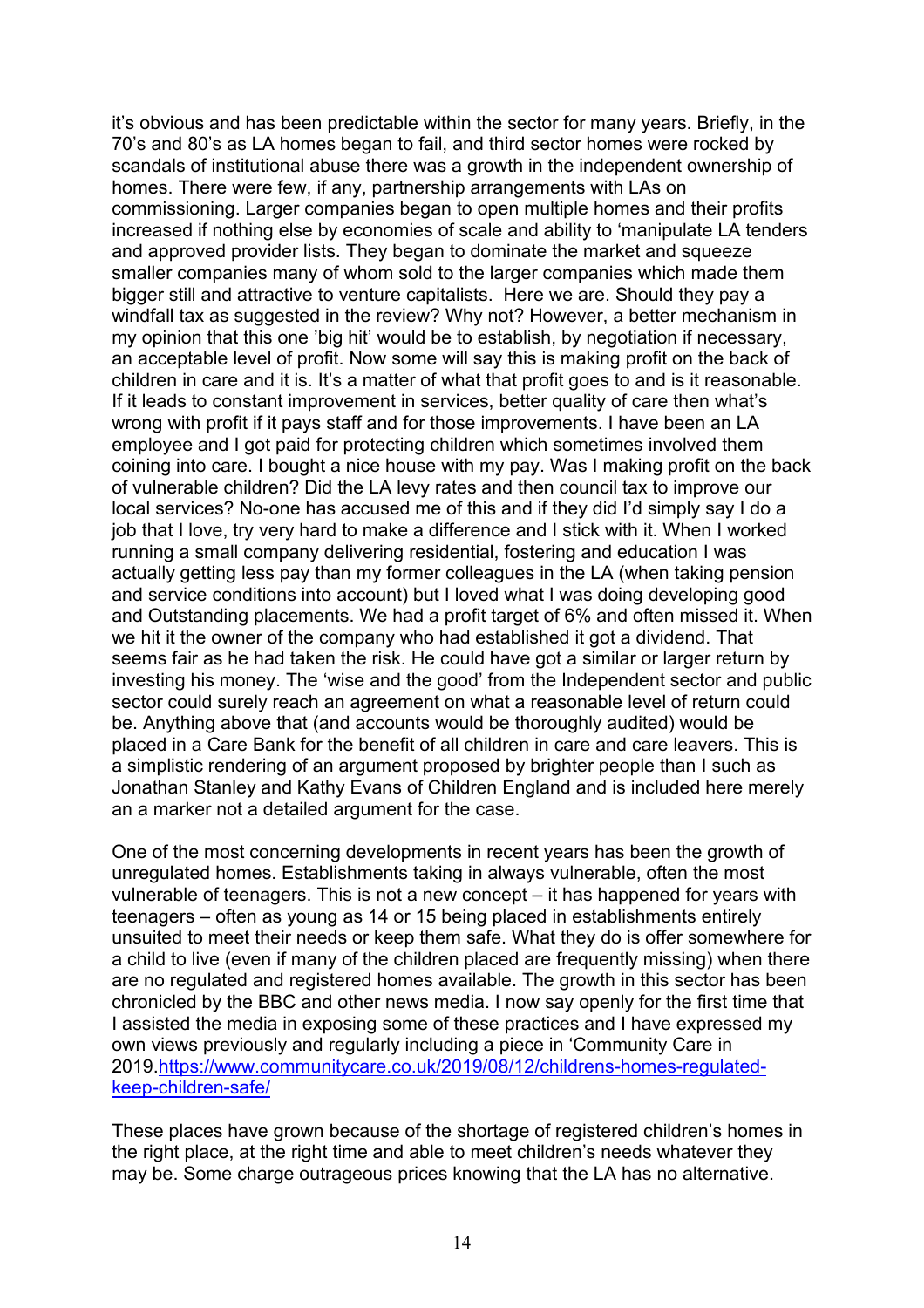Children have been exploited and harmed in these establishments. Government response has not been to take a lead and sit down with LAs and providers to broker a solution but to offer a 'back door' to registration with a lower set of standards than is in place for children's homes. They decided that a whole cohort of the most vulnerable children can be accommodated in homes where "care" not only can't but must not be offered. Whist the Review seems to suggest that all children should receive care wherever they are placed they chose not to support the #Keeponcareingto18 campaign mobilised by the charity Article 39 <https://article39.org.uk/keepcaringforchildrenupto18/>. Had they done so then instead of legislation being passed that denies children over 16 the right to 'care' which would now have to be overturned it could have prevented the legislation from entering statute. At best this is allowing countless children to be exposed to risk. In an interim period and at worst, indefinitely.

### **Simply on Care**

The review calls for, "*New and ambitious care standards, applicable across all homes for children, should be introduced'*. This presumably would include residential, foster, kinship placements – perhaps even the supported living placements (as they are now known which must not provide care at all, but which albeit a little ambiguously insists will provide care. How might these be developed? Currently residential care is the only setting in which children live where they should be cared for in accordance with Quality Standards; fostering, on the other hand works to National Minimum standards. Will the new standards be 'Quality' or 'Minimum'? In the absence of Reviewing Officers and Regulation 44 Visitors who will be regularly and in the best case granularly ensuring that children are being cared for in accordance with the standards in between Ofsted visits? Will Ofsted start visiting every foster family in a Local Authority or Independent Fostering Agency inspection or perhaps just a sample of homes where a provider has more than one home? Considering the differences between the residential and fostering experience, the 'parent(s)'/staff, building /house, fellow residents/foster brothers or sisters will the standards be a drop down list where one selects the appropriate standard for the particular setting. Will the delegated authority on day to day decisions be vested in the Registered Manager of a children's home – or perhaps the child's key worker as the review suggests (and I happen to agree) should be given to foster carers, "*However, delegated authority to foster carers for day to day decisions like hair cuts, sleepovers and dental appointments should be provided by default, and withheld by exception"*. Should the regulations reinforce the discrimination around Staying Put? Perhaps I have missed what I was hoping to be included in the review - an implicit recommendation that all children in care should be given the same opportunities to remain in their placement (their home, with their 'family) until they are 21 – or maybe even 23? I fear not. The review states that there should be common regulations for all settings but gives no clue as to what they should contain. I've no idea why – it is very detailed, for example when describing in fine detail how Family Help should look, what it should do and how it should do it but on care it seems to leave the application of its recommendation to those who, one presumes it disagrees with (otherwise why suggest change?) to re-imagine. Care is not a 'one size fits all/ experience.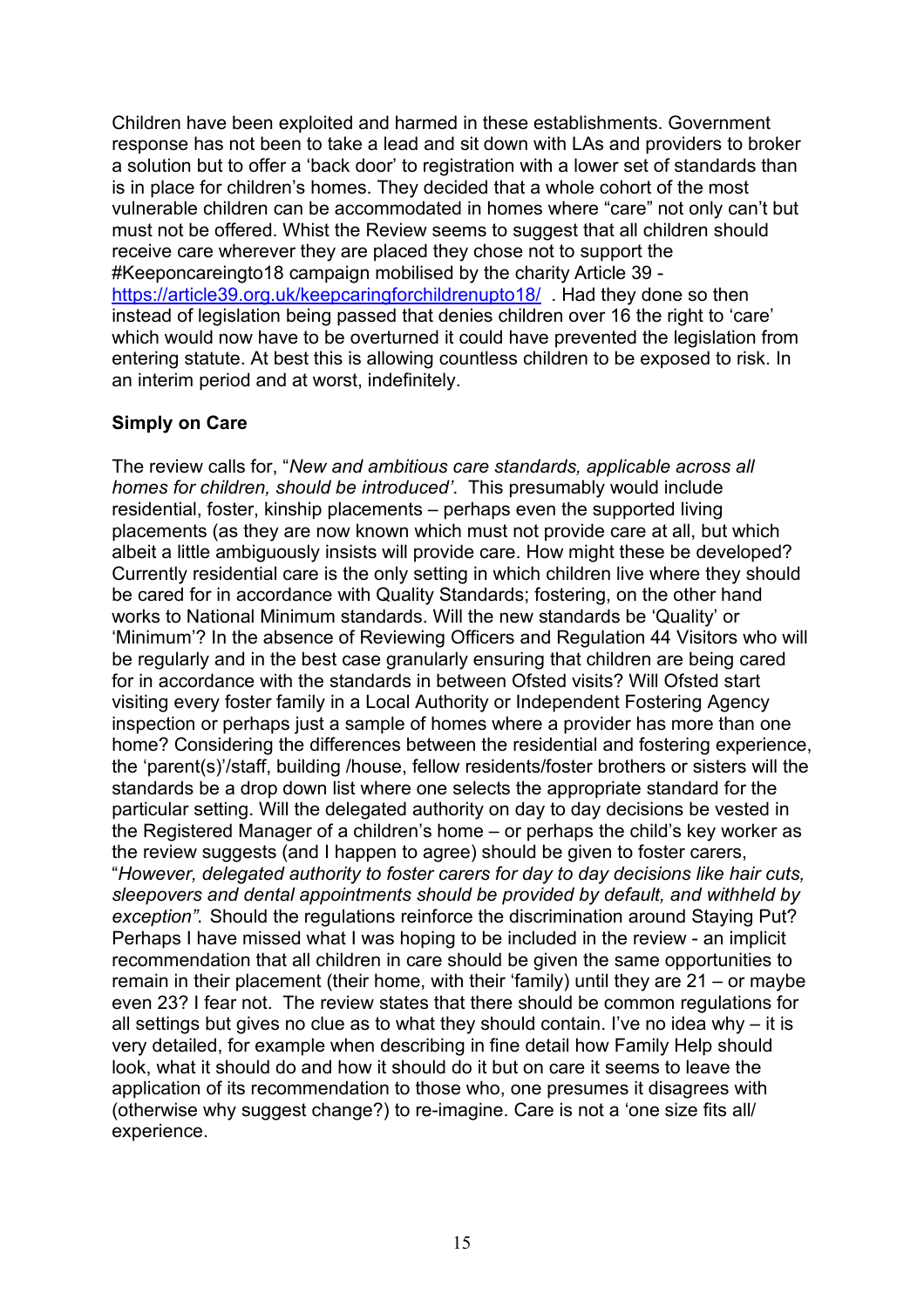There is another recommendation that: "*Local authorities should redesign their existing Independent Visitors scheme for children in care and care leavers to allow for long term relationships to be built".* Did the review examine the number of children in residential of foster care who actually have an Independent Visitor? My experience is that it is a tiny minority. Perhaps the recommendation should be that first the local authorities should ensure that all children should have access to an Independent Visitor*.* If, however, this had been the case then perhaps the review should have addressed how the relationship between the IV and the child's Advocate should be managed.

It's hard to disagree with a recommendation that seeks to increase the ownership of corporate parenting "*New legislation should be passed which broadens corporate parenting responsibilities across a wider set of public bodies and organisations".* However, the fact is that whatever bodies the review considers that this recommendation should be aimed at, they are already 'corporate parents' if they are public bodies. Perhaps it is suggesting penalties for those who do not accept this responsibility rather than identifying them. The fact is that legislating for this is already in place – it's compliance which is the problem. How is compliance to be measured and how enforced. If someone is made to 'care' for a child, to give them opportunities to thrive then my suggestion is that as now they simply won't. You can't legislate for this it's about getting our politicians who show minimal interest in children in care to take their responsibility as corporate parents and act accordingly. We need a sea change the size of a tsunami to achieve this and without it this recommendation is simply a set of hollow words with no meaning. Has Mr MacAlister had conversations with Mr Johnson about the review? Certainly, if he has then I missed the bold Boris talking about it. I have already pointed to the contrast between the English and Scottish leaders in respect of ownership of their respective 'care reviews'. Such is the importance of the English Review – only promised in a forced election promise - that the Government and its members have remained largely silent. Mr Zahawi, the responsible minister presided over the early stages of the exponential growth of unregulated homes and did nothing. The Government was happy to use Statutory Instruments to make damaging changes to the lives of children in care, to then 'magic' unregulated homes into registered homes. I hope but don't expect that Mr MacAlister was involved in white hot arguments with ministers about how badly they treat children in care. Clearly they weren't reported if they ever happened. I see no evidence that children entering, already in and leaving care will lead better lives as a consequence of this review.

# **Expert Child Protection Practitioners**

There is a strong argument that anyone working on cases where safeguarding **might** become an issue – are there any in children's social care where this is not the case? If this is so then should not all social workers working in whatever team be experts on child protection – it's at the heart of children's social work after all. Co-working can pay dividends but rarely from the child's perspective as it is yet another professional that they have to get to know when, if safeguarding is an issue there will already be schools, their own social worker, health personnel and likely the police at least all becoming involved. We need to move away from changes of social worker wherever possible if the aspiration of the review of relationship based practice is to prevail. There is already a tendency to have multiple different social workers involved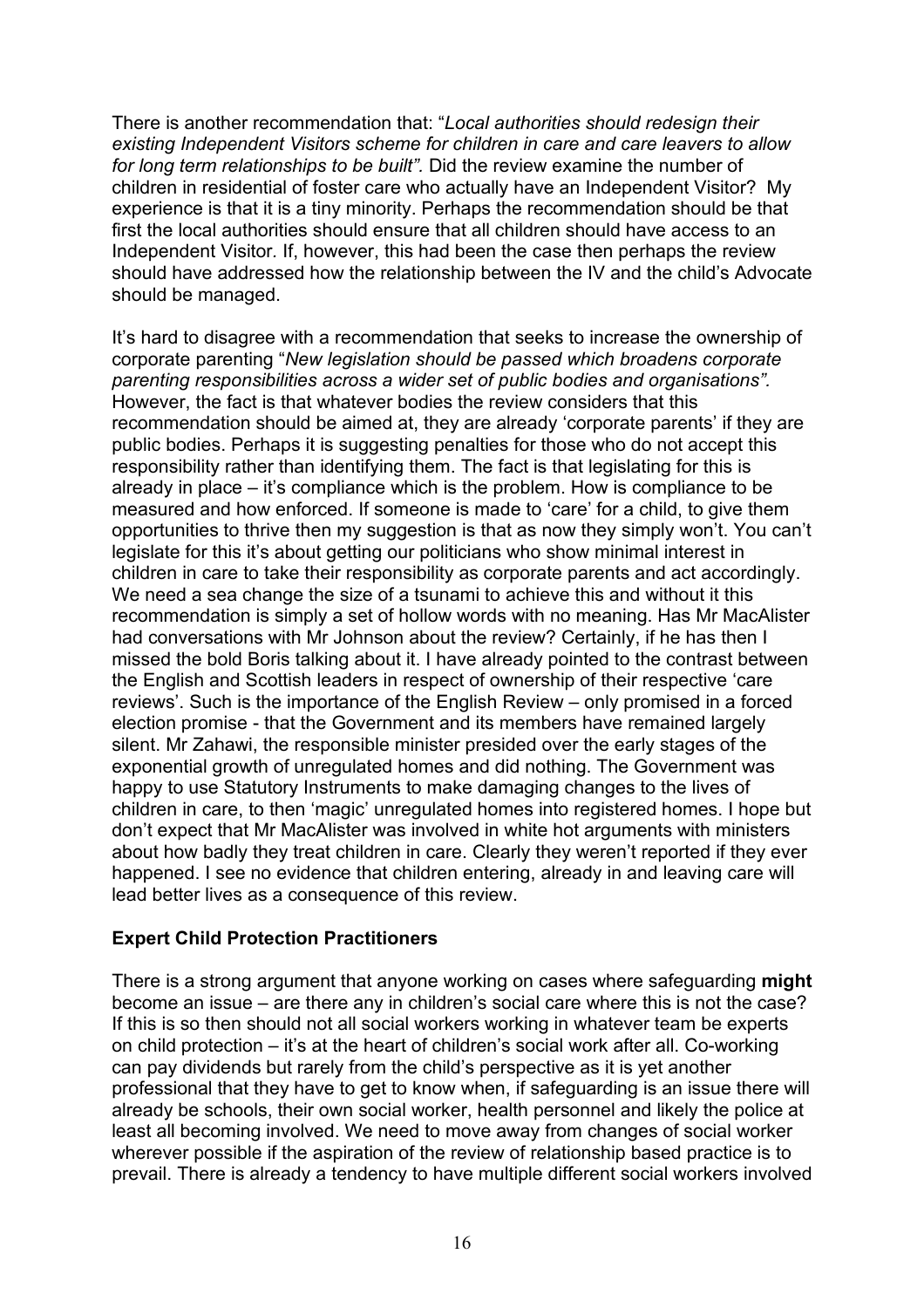as the child moves through stages of 'investigation' to 'family support' (as I assume it may be) to 'looked after' teams and adding another to the mix seems senseless. Surely the consistency of one worker staying with the child and his/her family through the 'system' makes more sense. I have recently worked with a family where the child has had seven social workers (including but counting only as 1, 2 sets of co-workers) in the course of 23 months of court proceedings as a result of domestic violence– it is little wonder that the (very bright) ten year old – who remains in his mum's care is now refusing to see any social worker. Because the case has reached the family court he has seen a total of 31 professionals to date. To structurally plan for another worker to be introduced in cases seems like madness to me. Social workers in assessment teams must have expertise in child protection and safeguarding if they have not then it is training and induction that should be addressed as being problematic. By all means ensure that first line managers and if necessary Senior Practitioners, both of whom should be experts in child protection, are available for consultation in the most complicated or difficult of cases but for pity's sake do not ask a child to get to know and have a relationship with another visitor to her/his home. This case may also be of interest to those reading it in terms of Family Help. Despite very firm evidence (but as, so often no prosecution to date, of the father) the LA, supported by the Cafcass Guardian (2 of them actually) who has met the mother once, the ten year old boy once and the two year old boy not at all) is seeking care proceedings on the grounds that the mother is alienating the children's father. The ten year old has described his abuse to 2 police officers, 3 social workers, 1 counsellor from a 'Women's Aid' charity yet there has been no Section 47 report.

The trouble with experts is that they are in high demand. Experts in Child Protection are not often also experts in family Support and experts in looked after children. So it becomes structurally impossible for lasting and sustained relationships to be developed between children and their social worker. Most Local Authorities are organised that so that as children pass through various stages of a care path they find themselves accompanied by a different social worker. This is something the review should have addressed but seems not to have done so.

In the section 'A just and decisive child protection system' the review describes the role clarity for various named professionals and "*There will be clearer expectations on multi-agency capabilities for child protection so that different professionals, including child protection paediatricians and specialist police officers, inform decisions*". Frankly, I cannot see how this differs from how good and effective safeguarding partnerships operate now. Is the implication that most SPs are not functioning effectively? If this is the case then so be it, but we seem to imagine if the suggestion of change is made that by re-imagining roles of the same agencies something miraculous will occur and improvements will follow. This does seem to be a little like "re-arranging the deckchairs on the 'Titanic'".

You can't legislate for love. People enter children's social care and all it's different settings for the right reasons – generally. Social workers, foster carers, children's home staff, relatives who care for an extended family child enter the various services for the best of reasons. They care. Some become tired of beating their heads against a series of proverbial walls. The review appears to have ignored the fact that the rate of social workers leaving the profession is alarming. Residential carers generally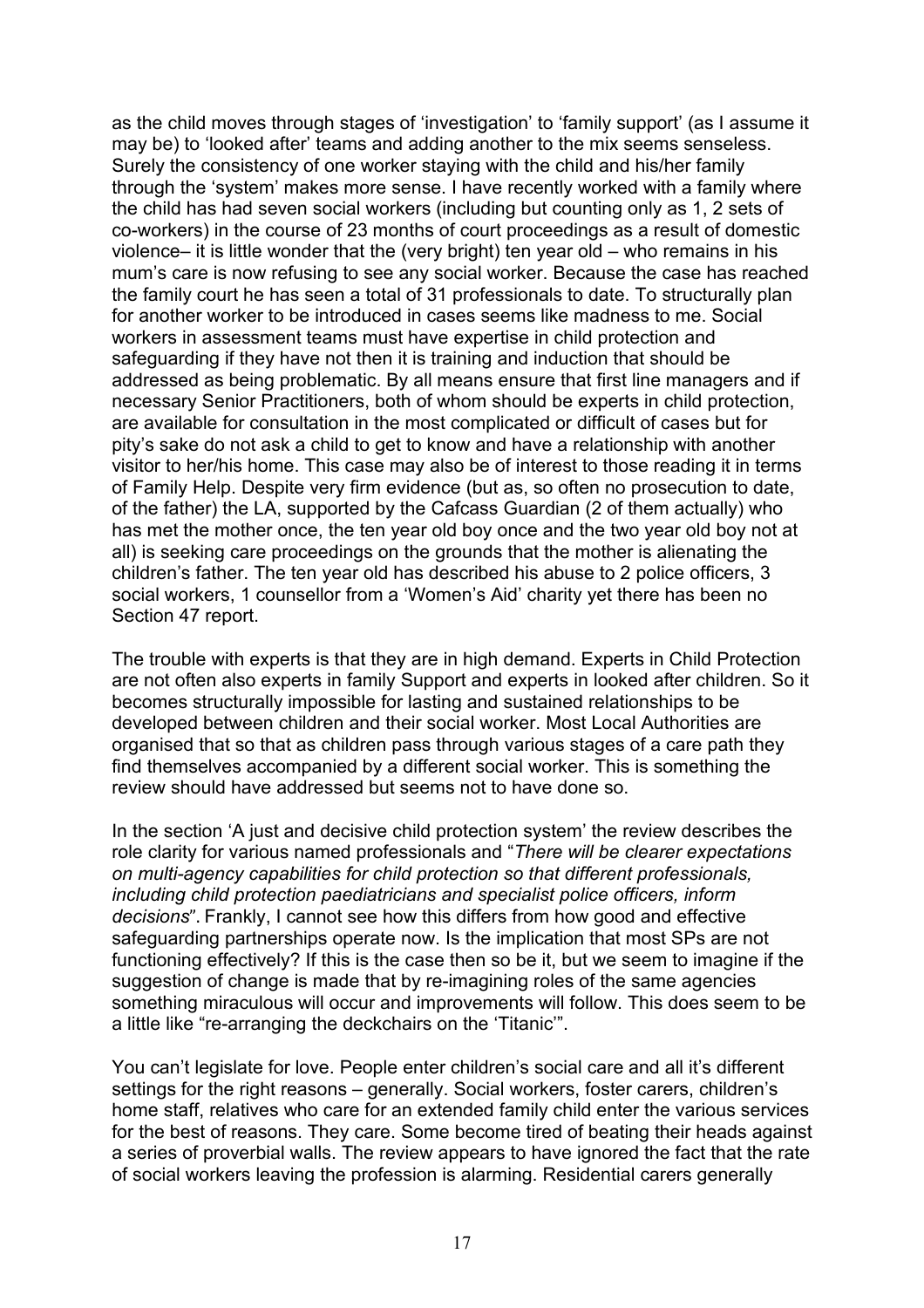paid little above minimum wage cannot afford to remain in this low paid job which demands so much of their heart and soul. This is not because of exploitative owners creaming off every last penny of profit in children's homes but because our society regards it as a low paid job. That seems to be how we value care across all sectors.

The review seems to be of the opinion that it has discovered the concept of relationship based work. For the best of social workers, foster carers and residential children's care staff this is what has gone on for years. There is love there and there always has been but sometimes love is challenged by the pressure of too many demands being placed on workers. Too much administration, too many targets, too much bureaucratic gobbledegook to negotiate, too many key performance indicators – none of these can measure love. The review, at times, seems to imagine that it has coined the notion of love between children in care and their carers. I'll let you into a secret, it's been there for years.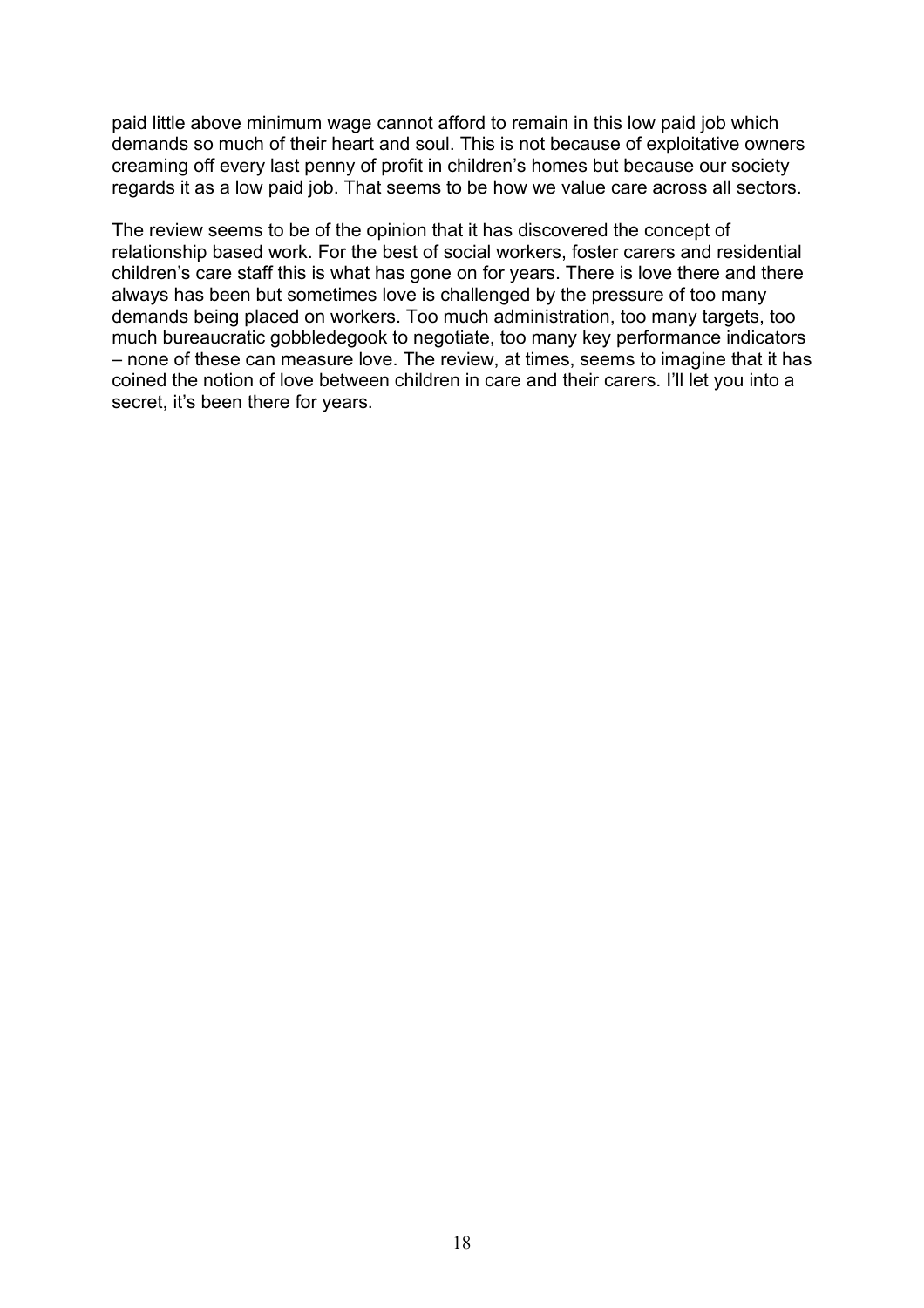# **Appendix 1 The key elements required to comply with the ECLCM vision of an acceptable STAYING CLOSE placement**

**"Caring Teams"**

ECLCM believe that for a Staying Close placement to have a realistic chance of being successful and to mirror as far as is possible the security and support offered by a good Staying Put placement, there are 11 key areas that have to be addressed. These may be remembered by the use of the acronym "Caring Teams". The acronym represents:

**Centrality of the young person -** Each young person's plans must be individual, bespoke to that young person and addressing their specific needs, wishes and aspirations. They should not be part of a 'one size fits all" template.

**Age to 21 –** The placement should be able to offer the young person a supported home until s/he has attained at least the age of 21, and ideally longer as required. **Reviews and planning (Role of the IRO?) -** It is vital if the Staying Close plan is to remain focused and to be implemented as planned for it to be reviewed. It is suggested that formal six monthly reviews might be held for the duration of the placement that are chaired by someone independent but recognised by each of the agencies, who would be responsible for interviewing the young person to seek their views before each review and producing a written report following each review. An Independent Reviewing Officer (IRO) is an obvious candidate to fulfil such a role. **Inspection -** In order for the placement to be seen to be safe, appropriate and meeting the young person's needs and agreed plans, it is vital that it should be inspected and monitored. The placement should be inspected at prior to admission and at least once annually by Ofsted or an agreed inspection agency to ensure it meets agreed standards. It might then be monitored at monthly intervals via "Regulation 44" visits that would feed into Ofsted and advise the provider, young person and Ofsted of their findings.

**Near** enough to the children's home to walk there in 15 minutes in an emergency at any time of the day or night or merely to facilitate regular and on-going contact as agreed in their care planning. This is consistent with the principle of "Staying Close" and mirrors the accessibility of carers in "Staying Put".

**Government** funded to ensure that the availability of Staying Close is not a post code lottery and that funding is provided to meet the agreed plans and the young person's assessed needs, and not be totally dependent upon benefit levels or any other form of financial support from other agencies.

**Team around the child** – The placement must be supported by a multi-agency team representing the support in place as part of the Staying Close plan. – Social work, Housing, Health, Employment/Education, Residential provider, etc. Care planning decisions should be made by this team and the young person

**Early planning towards independent living –** It is not sufficient or appropriate to offer training or teach young people independent living skills when they reach the age of 16 years old. This must not be left until young people enter in to a Staying close plan. Training towards independent living should be offered according to age, understanding and ability from the day a child is first admitted into care, and where possible, they should have these basic skills prior to their "Staying Close" placement. **Accountability of each party -** Each and all of the agencies or individuals comprising the 'team around the child should have clearly outlined areas of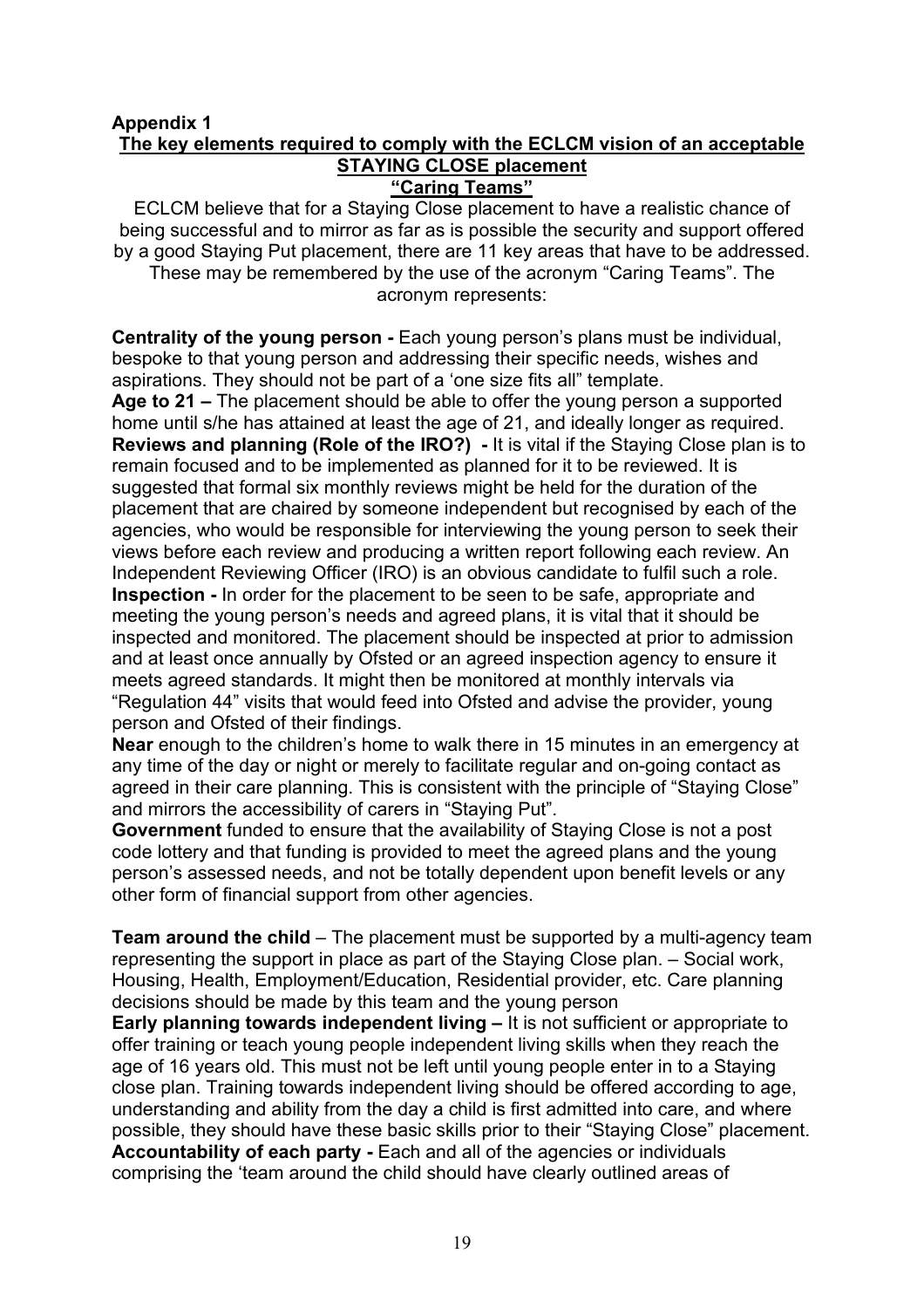responsibility and tasks included in the care plan, for which they will be accountable and held to review

**Maintains the relationships** formed between the young person and the residential team with whom they have been living. The placement and care planning, protects and promotes the maintenance and development of relationships significant to the young person – perhaps the key worker (or other member(s) of the residential team), a youth worker, teacher, social worker or other identified person

**Staying Close -** A clear definition of what constitutes 'Close' agreed in each individual case. The principle behind staying Close is that a young person might 'Stay Close' to the residential home that they lived in prior to their being discharged from care at 18 years of age or before. Staying Close should mean exactly that, not that a young person is decanted at 18 into a house retained in an area for the purpose with a group of other young people in similar situations and visited occasionally – Supported lodgings with visits. The appropriate Staying Close placement should be agreed as appropriate and suitable with the young people and the team in each individual case. This would mirror the spirit of Staying Put as introduced for young people who were being discharged from foster care.